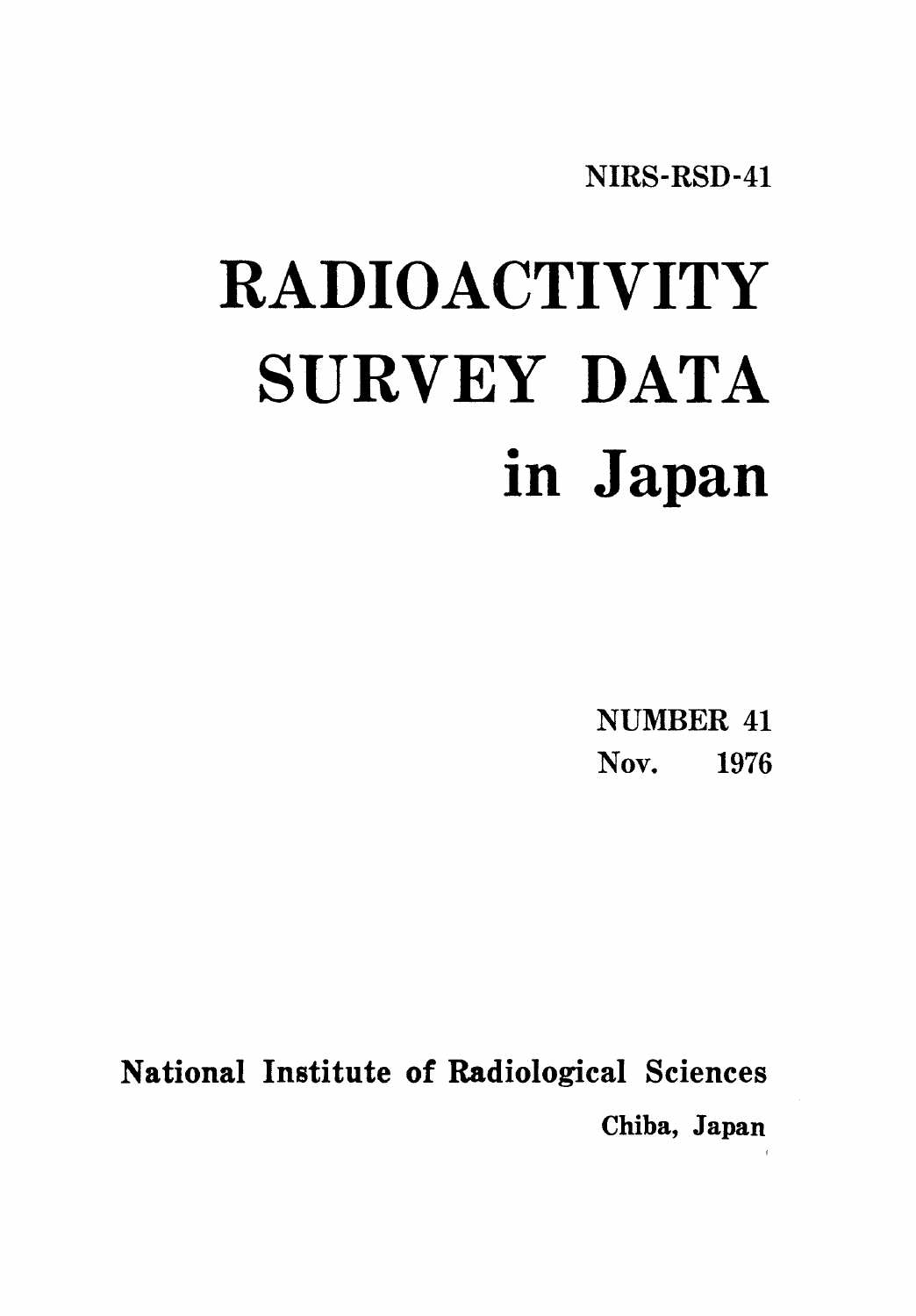# Radioactivity Survey Data inJapan

## Number 41

|                                                                        |                                                           | Page |
|------------------------------------------------------------------------|-----------------------------------------------------------|------|
|                                                                        | <b>Contents</b>                                           |      |
| <b>GEOGRAPHICAL DATA</b>                                               |                                                           |      |
| Strontium-90 and Cesium-137 in Soil                                    |                                                           |      |
| (Japan Chemical Analysis Center)                                       |                                                           | 1    |
| <b>WATER DATA</b>                                                      |                                                           |      |
| Strontium-90 and Cesium-137 in Source Water                            |                                                           |      |
| (Japan Chemical Analysis Center)                                       |                                                           | 4    |
| DIETALY DATA                                                           |                                                           |      |
| Strontium-90 and Cesium-137 in Total Diet                              |                                                           |      |
| (Japan Chemical Analysis Center)                                       |                                                           | 8    |
| Strontium-90 and Cesium-137 in Vegetable                               |                                                           |      |
| (Japan Chemical Analysis Center)                                       |                                                           | 11   |
| Strontium-90 and Cesium-137 in Milk                                    |                                                           |      |
| (Japan Chemical Analysis Center)                                       |                                                           | 13   |
| Strontium-90 and Cesium-137 in Powdered Milk                           |                                                           |      |
| (Japan Chemical Analysis Center)<br>Strontium-90 and Cesium-137 in Tea |                                                           | 17   |
| (Japan Chemical Analysis Center)                                       |                                                           | 17   |
|                                                                        | DATA OF THE 17TH NUCLEAR EXPLOSION TEST (UNDER GROUND) OF |      |
| THE PEOPLE'S REPUBLIC OF CHINA                                         |                                                           |      |
| Gross Beta-Radioactivity in Rain and Dry Fallout                       |                                                           |      |
| (Japan Meteorological Agency)                                          |                                                           |      |
| (Prefectural Institutes and Laboratories)                              |                                                           | 19   |
| <b>Gross Beta-Radioactivity in Upper Air</b>                           |                                                           |      |
|                                                                        |                                                           | 22   |
| <b>Monitoring Posts</b>                                                |                                                           |      |
| (Meteorological Agency)                                                |                                                           |      |
| (Prefectural Institutes and Laboratories)                              |                                                           | 24   |

Science and Technology Agency National Institute of Radiological Sciences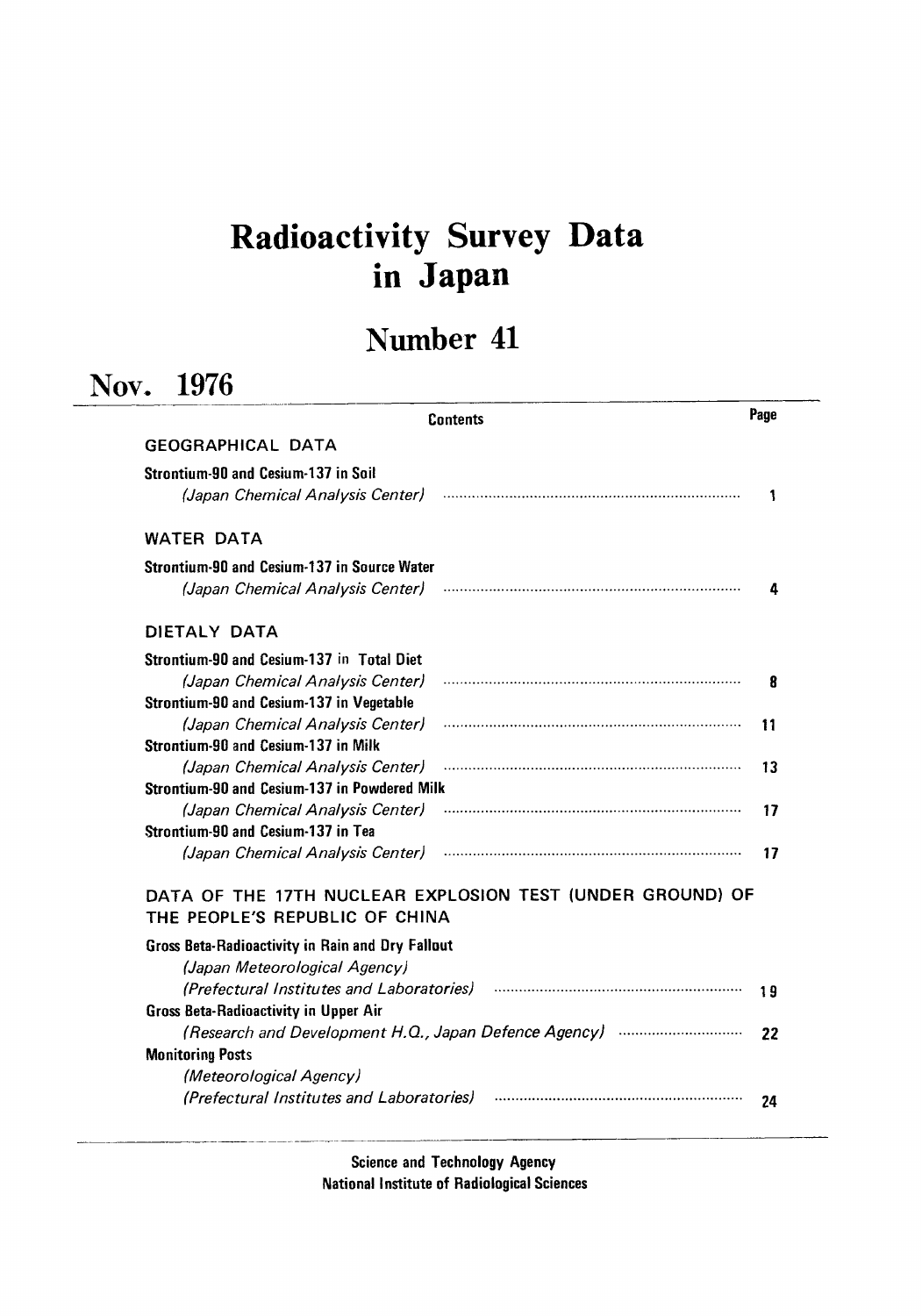## **Geographical Data**

#### Strontium-90 and Cesium-137 in Soil

#### (Japan Chemical Analysis Center)

To determine the total deposits of fallout, Japan Chemical Analysis Center has analyzed surface soil samples collected from 30 prefectures by the commission of Science and Technology Agency of Japanese Government.

Sampling locations are shown in Figure 1.

Soil samples were collected at depths of  $0$ ~5 and

 $5~20$  cm on grassland or bare surface at each sampling location. Radiochemical analysis of these samples was carried out using the method recommended by Science and Technology Agency. One-hundred gram of soil was used as one sample for analysis.

Results obtained during the period from July 1974 to March 1975 are shown in Table 1.

| Table |
|-------|
|-------|

90Sr and 137Cs in Soil

- Jul., 1974 to Mar., 1975 -

(Japan Chemical Analysis Center) (Continued from Table 1, No. 37 of this publication)

| Location              | Sampling                   | Air Soil | Dry Soil    | Sr    |              | $\rm ^{90}Sr$          | 137Cs        |                        |
|-----------------------|----------------------------|----------|-------------|-------|--------------|------------------------|--------------|------------------------|
|                       | Depth<br>(c <sub>m</sub> ) | (%)      | $(kg/\ell)$ | (%)   | (pCi/kg)     | (mCi/km <sup>2</sup> ) | (pCi/kg)     | (mCi/km <sup>2</sup> ) |
| Jul. 1974             |                            |          |             |       |              |                        |              |                        |
| Yamaqata, YAMAGATA    | 0 <sub>5</sub>             | 99.4     | 1.43        | 0.003 | $140 + 10$   | $10 + 0$               | $260 \pm 10$ | $18$ $\pm 1$           |
| $\boldsymbol{\mu}$    | $5 - 20$                   | 99.6     | 1.32        | 0.004 | $100 \pm 0$  | 12 t1                  | $120 \pm 10$ | 14 t                   |
| Mito, IBARAKI         | 0 <sub>5</sub>             | 90.1     | 0.90        | 0.005 | 690±10       | $24 \pm 0$             | $2500 \pm 0$ | $86 \pm 1$             |
| $\boldsymbol{\Omega}$ | $5 - 20$                   | 87.6     | 0.91        | 0.003 | $230 \pm 10$ | $16 + 0$               | 180±10       | 12 t1                  |
| Omiya, SAITAMA        | 0 <sub>5</sub>             | 97,4     | 0.85        | 0.002 | 760±10       | 19<br>±0               | $2100+0$     | $50 + 1$               |
| $\boldsymbol{H}$      | $5 - 20$                   | 96.1     | 0.90        | 0.004 | $240 \pm 10$ | $21 \pm 1$             | 310±10       | $26 + 1$               |
| Karihane, NIIGATA     | $0 - 5$                    | 98.1     | 1.10        | 0.005 | 700±10       | 29<br>±0               | $1200 \pm 0$ | 50<br>$\pm 1$          |
| $\boldsymbol{H}$      | $5 - 20$                   | 98.3     | 1.12        | 0,004 | $73 + 5$     | $9.4 \pm 0.7$          | 870±20       | 110 t0                 |
| Ohda, SHIMANE         | $0 - 5$                    | 99.3     | 1.00        | 0.003 | 730±10       | $18 \pm 0$             | 2300± 0      | 55<br>$\pm 1$          |
| $\boldsymbol{\mu}$    | $5 - 20$                   | 93.4     | 0.89        | 0.003 | 650±10       | 91<br>±2               | 950±20       | $130 + 0$              |
| Aug. 1974             |                            |          |             |       |              |                        |              |                        |
| Sapporo, HOKKAIDO     | $0^{\sim}5$                | 97.5     | 1,05        | 0.006 | $44 + 3$     | $1,5+0,1$              | 210±10       | $7.3 \pm 0.3$          |
| $\boldsymbol{n}$      | $5 - 20$                   | 97.3     | 1.02        | 0.005 | 18±2         | $3.5 \pm 0.5$          | 110±10       | $22 + 1$               |
| Aomori, AOMORI        | $0 - 5$                    | 91.6     | 0.73        | 0.002 | $52 \pm 3$   | $2.0 \pm 0.1$          | 110±10       | $4.0 \pm 0.2$          |
| $\boldsymbol{H}$      | $5 - 20$                   | 91.3     | 0.70        | 0.002 | $13 + 2$     | $1.0 \pm 0.2$          | $84 = 6$     | $6.5 \pm 0.5$          |
| Hayama, FUKUSHIMA     | $0 - 5$                    | 98.5     | 1.22        | 0.001 | 190±10       | $9.1 \pm 0.2$          | 440±10       | $21 \pm 1$             |
| $^{\prime\prime}$     | $5 - 20$                   | 95.9     | 1.22        | 0.007 | $83 + 5$     | $18 + 1$               | $31 \pm 5$   | $7 \pm 1$              |
| Katsushika, TOKYO     | $0 - 5$                    | 99.3     | 1.03        | 0.009 | $140 \pm 10$ | $6.2 \pm 0.2$          | $320 \pm 10$ | $14 \pm 1$             |
| $\boldsymbol{\mu}$    | $5 - 20$                   | 99.1     | 1.03        | 0.008 | $190 \pm 10$ | $25 + 1$               | $330 \pm 10$ | $44 \pm 1$             |
| Kanazawa, ISHIKAWA    | 0 <sub>5</sub>             | 98.2     | 1.24        | 0.002 | 130±10       | $6.2{\pm}0.3$          | $260 \pm 10$ | 13<br>±0               |
| $\boldsymbol{\theta}$ | $5 - 20$                   | 98.3     | 1.24        | 0.003 | $92 \pm 4$   | $12 \pm 1$             | $250 \pm 10$ | $32 + 1$               |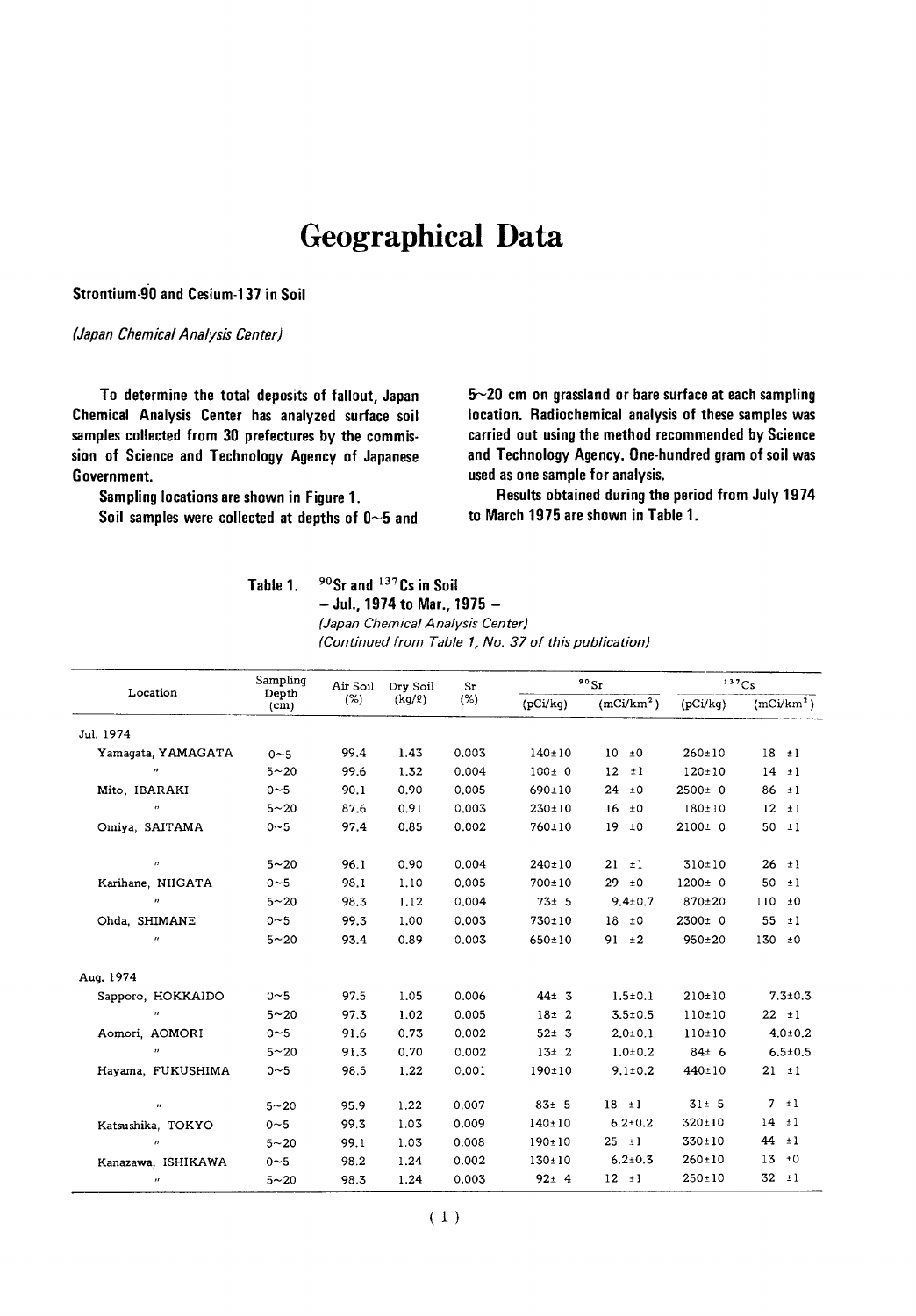|                            | Sampling      |      | Air Soil Dry Soil | $90$ Sr<br>Sr |              |                        | $137$ Cs     |                       |  |  |
|----------------------------|---------------|------|-------------------|---------------|--------------|------------------------|--------------|-----------------------|--|--|
| Location                   | Depth<br>(cm) | (%)  | $(kg/\ell)$       | (%)           | (pCi/kg)     | (mCi/km <sup>2</sup> ) | (pCi/kg)     | (mC/km <sup>2</sup> ) |  |  |
| Fukui, FUKUI               | $0 - 5$       | 96.8 | 1.03              | 0.003         | $110+0$      | $5.6 \pm 0.2$          | 150±10       | $7.7 - 0.4$           |  |  |
| $\boldsymbol{H}$           | $5 - 20$      | 96.3 | 1.00              | 0.004         | 56:3         | $6.2 \pm 0.3$          | 16:6         | $1.8 \pm 0.7$         |  |  |
| Susono, SHIZUOKA           | $0 - 5$       | 98.2 | 0.68              | 0.001         | $50+3$       | $1.4 \pm 0.1$          | $340 \pm 10$ | $9.6 \pm 0.3$         |  |  |
| $\pmb{\cdot}$              | $5 - 20$      | 96.0 | 0.72              | 0.002         | 110±0        | $9.5 \pm 0.4$          | $320 \pm 10$ | $29 + 1$              |  |  |
| Atsumi, AICHI              | $0 - 5$       | 98.3 | 1.30              | 0.001         | $88 \pm 4$   | $5.8 \pm 0.3$          | 560±20       | $37 + 1$              |  |  |
| $\pmb{\eta}$               | $5 - 20$      | 98.2 | 1.32              | 0.001         | $90 \pm 4$   | $28 \pm 1$             | $330 \pm 10$ | $100 + 0$             |  |  |
| Akashi, HYOGO              | $0 - 5$       | 97.9 | 1.04              | 0.001         | $160 \pm 10$ | $5.2 \pm 0.2$          | 780±20       | $26 \pm 1$            |  |  |
| $\pmb{\mu}$                | $5 - 20$      | 94.9 | 1.05              | 0.000         | $120 \pm 10$ | $17 \pm 1$             | $280 \pm 10$ | $39 + 2$              |  |  |
| Tottori, TOTTORI           | 0~5           | 98.6 | 1.13              | 0.002         | $290 \pm 10$ | $14 \pm 0$             | $1300 \pm 0$ | 66<br>$\pm 1$         |  |  |
| $\pmb{\mu}$                | $5 - 20$      | 98.3 | 1.14              | 0.001         | $230 \pm 10$ | 45 $\pm 1$             | 640±10       | $130 + 0$             |  |  |
| Tsuyama, OKAYAMA           | $0 - 5$       | 97.5 | 1.26              | 0.002         | $45 + 4$     | $3.5 \pm 0.3$          | $220 \pm 10$ | $17 \pm 1$            |  |  |
| $\bar{H}$                  | $5 - 20$      | 98.2 | 1.19              | 0.001         | $27 + 3$     | $3.2 \pm 0.3$          | $250 \pm 10$ | 29<br>$\pm 1$         |  |  |
| Hiroshima, HIROSHIMA       | $0 - 5$       | 98.7 | 1.10              | 0.002         | $230 \pm 10$ | $8.8 \pm 0.2$          | $1000t$ 0    | $39 \pm 1$            |  |  |
| $\boldsymbol{u}$           | $5 - 20$      | 98.4 | 1.19              | 0.002         | 160±10       | $23 + 1$               | 340±10       | 46<br>±2              |  |  |
| Kochi, KOCHI               | $0 - 5$       | 98.1 | 1.18              | 0.005         | 510±10       | $27 + 0$               | 1500± 0      | 80 $±1$               |  |  |
| $\boldsymbol{n}$           | $5 - 20$      | 99.2 | 1.04              | 0.004         | $240 \pm 10$ | $32 \pm 1$             | $370 \pm 10$ | $49 \pm 2$            |  |  |
| Sawara, FUKUOKA            | $0 - 5$       | 98.9 | 0.99              | 0.002         | $350 \pm 10$ | $13 + 0$               | $1400 \pm 0$ | 55 $\pm 1$            |  |  |
| $\boldsymbol{\mathcal{H}}$ | $5 - 20$      | 98.4 | 1.17              | 0.002         | $190 \pm 10$ | $53 + 1$               | $370 \pm 10$ | $100 + 0$             |  |  |
| Saga, SAGA                 | $0 \sim 5$    | 99.0 | 1.08              | 0.001         | 190±10       | $5.7 \pm 0.2$          | 340±10       | $10 \pm 1$            |  |  |
| $\boldsymbol{\mathcal{U}}$ | $5 - 20$      | 99.5 | 1.26              | 0.002         | $27 \pm 3$   | $6.9 \pm 0.8$          | $30 + 4$     | $7.6 \pm 1.1$         |  |  |
| Naqasaki, NAGASAKI         | $0 - 5$       | 97.9 | 1.08              | 0.001         | $260 \pm 10$ | $9.4 \pm 0.3$          | $860 \pm 20$ | $30 + 1$              |  |  |
| $\boldsymbol{H}$           | $5 - 20$      | 97.8 | 1.11              | 0.001         | $190 \pm 10$ | $25 \pm 1$             | $330+0$      | $43 \pm 1$            |  |  |
| Ibusuki, KAGOSHIMA         | $0 - 5$       | 95.5 | 1.25              | 0.010         | 380±10       | 29<br>$\pm 1$          | $1300 \pm 0$ | 100 t0                |  |  |
| $\pmb{r}$                  | $5 - 20$      | 93.3 | 1.25              | 0.010         | $290 \pm 10$ | $53 + 1$               | $320 \pm 10$ | 59 $±2$               |  |  |
| Sep. 1974                  |               |      |                   |               |              |                        |              |                       |  |  |
| Shibata, MIYAGI            | $0 - 5$       | 95.0 | 0.98              | 0.003         | $350 \pm 10$ | $14 \pm 3$             | $1000 \pm 0$ | $40 \pm 1$            |  |  |
| $\boldsymbol{\eta}$        | $5 - 20$      | 94.0 | 1.07              | 0.001         | $60 \pm 4$   | $6.1 \pm 0.4$          | 110:10       | 11 t                  |  |  |
| Akita, AKITA               | $0 - 5$       | 97.3 | 0.76              | 0.001         | $260 \pm 10$ | $11 + 0$               | 510±10       | $21 \pm i$            |  |  |
| $\pmb{\cdot}$              | $5 - 20$      | 97.4 | 0.84              | 0.002         | $200 \pm 10$ | $34 \pm 1$             | $310 \pm 10$ | $51 + 2$              |  |  |
| Miyazu, KYOTO              | $0 \sim 5$    | 98.9 | 1.45              | 0.001         | $250 \pm 10$ | $15 + 0$               | 390±10       | $23 \pm 1$            |  |  |
| $\boldsymbol{\mu}$ .       | $5 - 20$      | 99.5 | 1.49              | 0.001         | $200 \pm 10$ | $50 + 1$               | $450 \pm 10$ | $110 + 0$             |  |  |
| Hirakata, OSAKA            | $0 - 5$       | 98.6 | 0.88              | 0.002         | $74 \pm 4$   | $2.7 \pm 0.2$          | $430 \pm 10$ | $16 + 1$              |  |  |
| $\boldsymbol{H}$ .         | $5 - 20$      | 99.6 | 1.19              | 0.001         | $29 \pm 3$   | $6.2 \pm 0.6$          | 160±10       | $35 + 2$              |  |  |
| Wakayama, WAKAYAMA         | $0 - 5$       | 99.6 | 1.52              | 0.003         | 9±2          | $0.5 \pm 0.1$          | $79 \pm 6$   | $4.7 \pm 0.3$         |  |  |
| $\boldsymbol{H}$           | $5 - 20$      | 99.7 | 1.49              | 0.002         | 10±2         | $1.8 + 0.4$            | $77 \pm 5$   | $14 \pm 1$            |  |  |
| Oct. 1974                  |               |      |                   |               |              |                        |              |                       |  |  |
| Haqi, YAMAGUCHI            | $0 - 5$       | 98.3 | 0.93              | 0.001         | 130:10       | $8.8 \pm 0.4$          | 380±10       | $27 \pm 1$            |  |  |
| $\boldsymbol{\mu}$         | $5 - 20$      | 98.5 | 1.11              | 0.001         | $93 \pm 4$   | $29 \pm 1$             | 270±10       | $85 \pm 3$            |  |  |
| Jan. 1975                  |               |      |                   |               |              |                        |              |                       |  |  |
| Yokohama, KANAGAWA         | $0 - 5$       | 92.8 | 0.76              | 0.005         | 580±10       | $20 \pm 0$             | $1700 \pm 0$ | 58 ±l                 |  |  |
| $\boldsymbol{\mu}$         | $5 - 20$      | 91.4 | 0.70              | 0.011         | $150 \pm 10$ | $14 \pm 1$             | 240±10       | 23 ±1                 |  |  |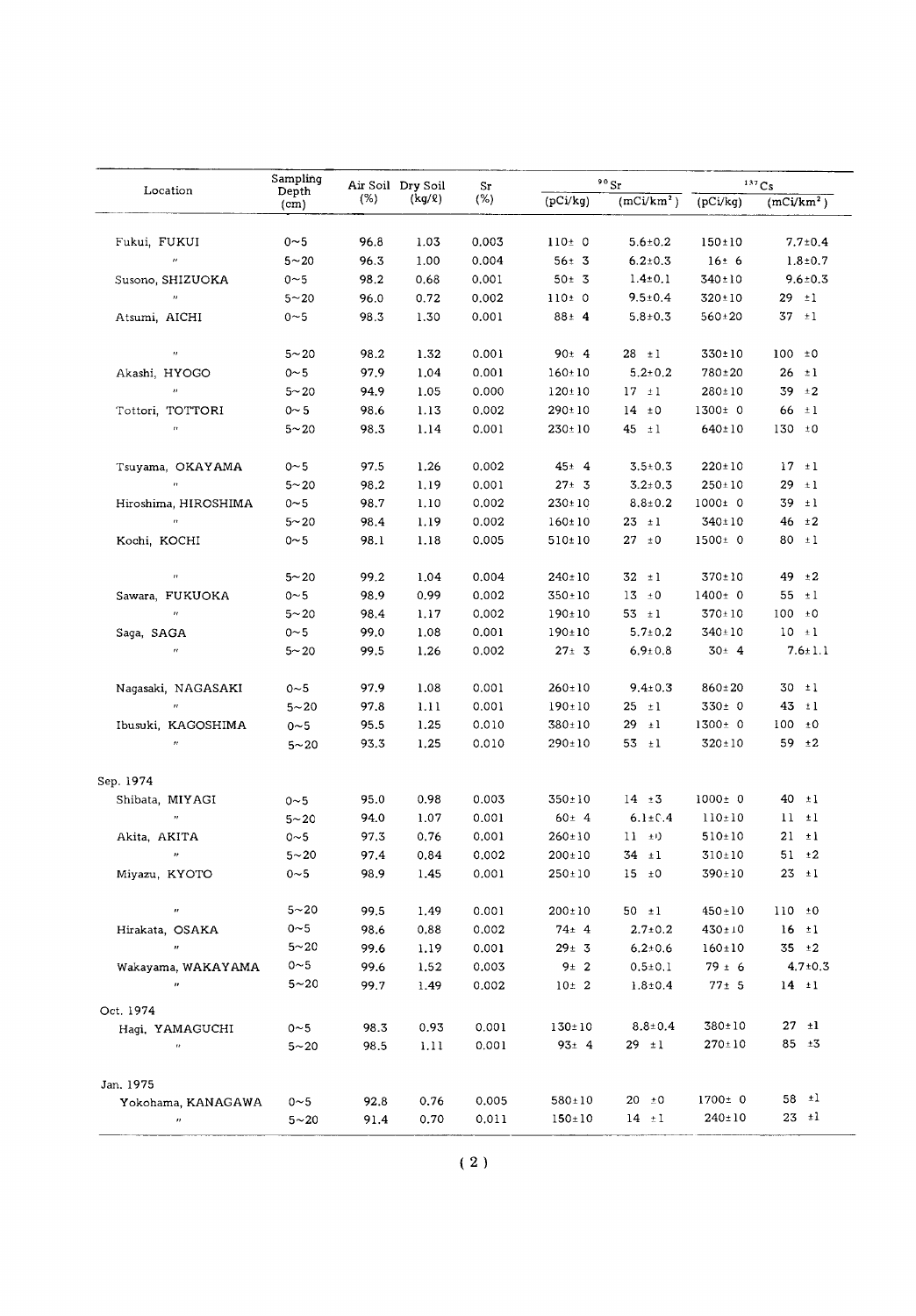| Location          | Sampling                   | Air Soil | Dry Soil<br>$(kg/\ell)$ | Sr<br>(%) |          | $90$ Sr                | $137$ Cs     |                        |  |
|-------------------|----------------------------|----------|-------------------------|-----------|----------|------------------------|--------------|------------------------|--|
|                   | Depth<br>(c <sub>m</sub> ) | (%)      |                         |           | (pCi/kq) | (mCi/km <sup>2</sup> ) | (pCi/kg)     | (mCi/km <sup>2</sup> ) |  |
| Mar. 1975         |                            |          |                         |           |          |                        |              |                        |  |
| Naha, OKINAWA     | $0 - 5$                    | 97.8     | 0.97                    | 0.017     | 100±0    | $4.8 \pm 0.2$          | $280 \pm 10$ | $14 \pm 1$             |  |
| $^{\prime\prime}$ | $5 - 20$                   | 97.1     | 0.89                    | 0.022     | $130+0$  | $33 \pm 1$             | $430 \pm 10$ | $110 \pm 0$            |  |

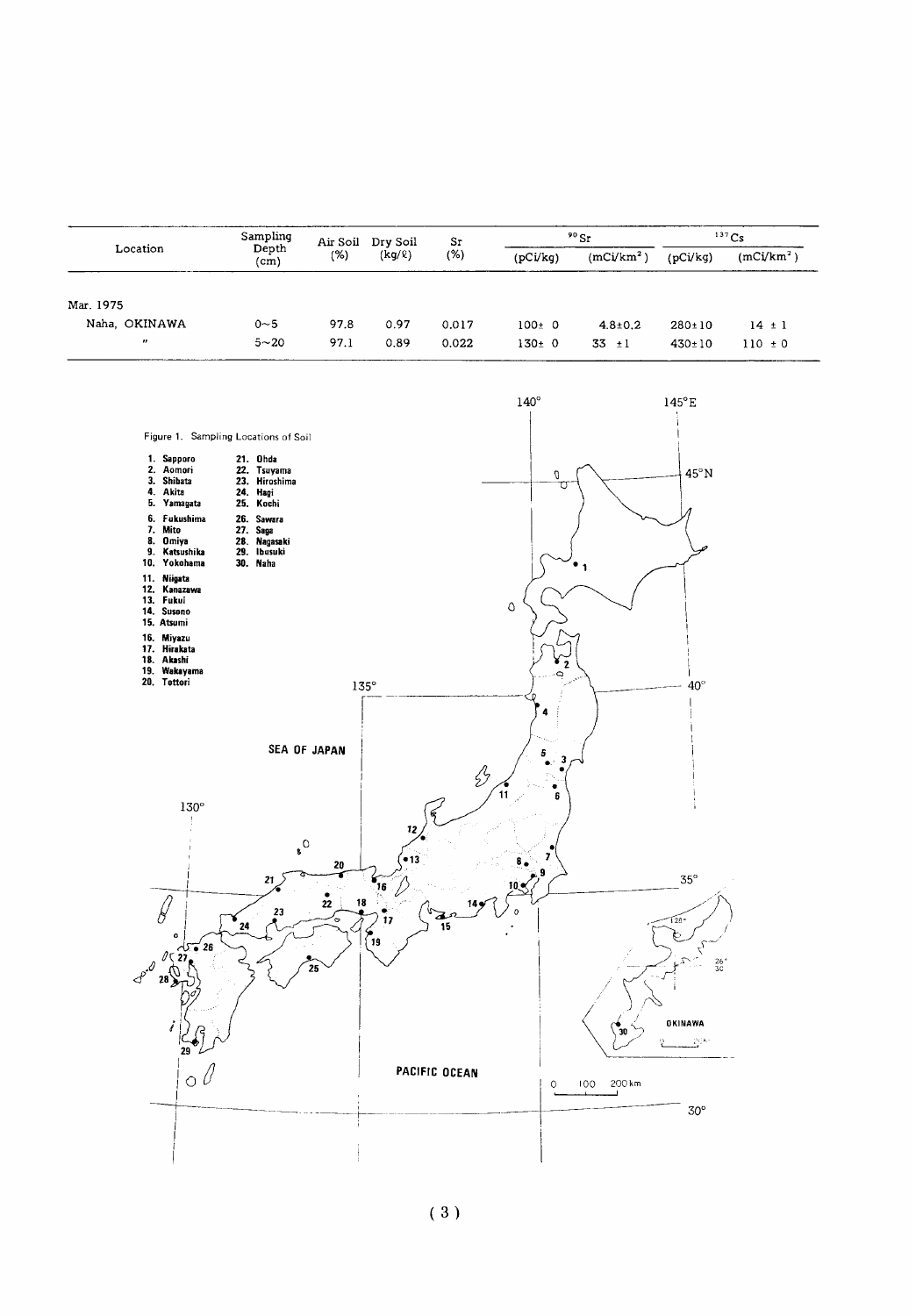## **Water Data**

#### Strontium-90 and Cesium-137 in Source Water

#### (Japan Chemical Analysis Center)

Japan Chemical Analysis Center has analyzed the strontium-90 and cesium-137 contents in source water from 29 locations in Japan by the commission of Science and Technology Agency of Japanese Government.

Sampling locations are shown in Figure 2.

To concentrate the strontium-90 and cesium-137. the ion exchange method has been used. The column, filled with sodium cation exchange resin (Dowex  $50W \cdot X8.50 \sim 80$  mesh), and 100 ml of carrier solution containing both 100 mg of strontium and cesium, were sent in advance from Japan Chemical Analysis Center to each prefectural public health laboratory,

At each prefectural public health laboratory, a 100 liter of water sample was passed through the column at the rate of 12 liters per hour, then the column was returned to Japan Chemical Analysis Center.

At Japan Chemical Analysis Center, after 2 liters of 5%-oxalic acid was passed through the column to remove other metals by complex ionization, strontium and cesium adsorbed on the resin were eluted by 3 liters of 3N-hydrochloric acid. The hydrochloric acid fraction was analyzed using the method recommended by Science and Technology Agency.

Results obtained during the period June 1974 to March 1975 are shown in Table 2.

<sup>90</sup>Sr and <sup>137</sup>Cs in Source Water Table 2.  $-$  Jun., 1974 to Mar., 1975  $-$ (Japan Chemical Analysis Center)

| Location             | Source                     | Type                | pH  | $90$ Sr<br>$(pCi/\ell)$ | $^{137}Cs$<br>$(pCi/\ell)$ |
|----------------------|----------------------------|---------------------|-----|-------------------------|----------------------------|
| Jun. 1974            |                            |                     |     |                         |                            |
| Yamagata, YAMAGATA   | Institute of Public Health | T.W.                | 7.2 | $0.16 \pm 0.01$         | $0.088 \pm 0.006$          |
| Niitsu, NIIGATA      | Water Purification Station | $^{\prime\prime}$   | 6.9 | $0.24 + 0.01$           | $0.015 \pm 0.003$          |
| Kobe, HYOGO          | Reservoir                  | S.W.                | 7.3 | $0.14 \pm 0.00$         | $0.13 \pm 0.01$            |
| Tottori, TOTTORI     | $\boldsymbol{H}$           | ,,                  | 6.7 | $0.11 \pm 0.00$         | $0.11 \pm 0.01$            |
| Jul. 1974            |                            |                     |     |                         |                            |
| Sapporo, HOKKAIDO    | Water Purification Station | S.W.                | 7.1 | $0.12 \pm 0.00$         | $0.040 \pm 0.005$          |
| Aomori, AOMORI       | ,,                         | ,,                  | 7.0 | $0.068 \pm 0.004$       | $0.037 \pm 0.004$          |
| Namie, FUKUSHIMA     | $\boldsymbol{\mu}$         | T.W.                | 6.3 | $0.044 \pm 0.003$       | $0.009 \pm 0.003$          |
| TOKYO                | $^{\prime\prime}$          | S.W.                | 7.0 | $0.22 \pm 0.01$         | $0.042 \pm 0.005$          |
| <b>TOKYO</b>         | $^{\prime\prime}$          | T.W.                | 71  | $0.20 \pm 0.01$         | $0.042 \pm 0.005$          |
| Kanazawa, ISHIKAWA   | Water Purification Station | S.W.                | 7.3 | $0.21 \pm 0.01$         | $0.058 \pm 0.006$          |
| Shimizu, SHIZUOKA    | Reservoir                  | $^{\prime\prime}$   |     | $0.053 \pm 0.003$       | $0.010 \pm 0.004$          |
| Nagoya, AICHI        | Station Intake             | $\pmb{\mathcal{H}}$ | 6.6 | $0.13 \pm 0.00$         | $0.014 \pm 0.003$          |
| Okayama, OKAYAMA     |                            | $^{\prime\prime}$   |     | $0.17 \pm 0.01$         | $0.084 \pm 0.006$          |
| Hiroshima, HIROSHIMA | Water Purification Station | ,,                  | 7.1 | $0.077 \pm 0.004$       | $0.11 \pm 0.01$            |

(Continued from Table 2, No. 37 of this publication)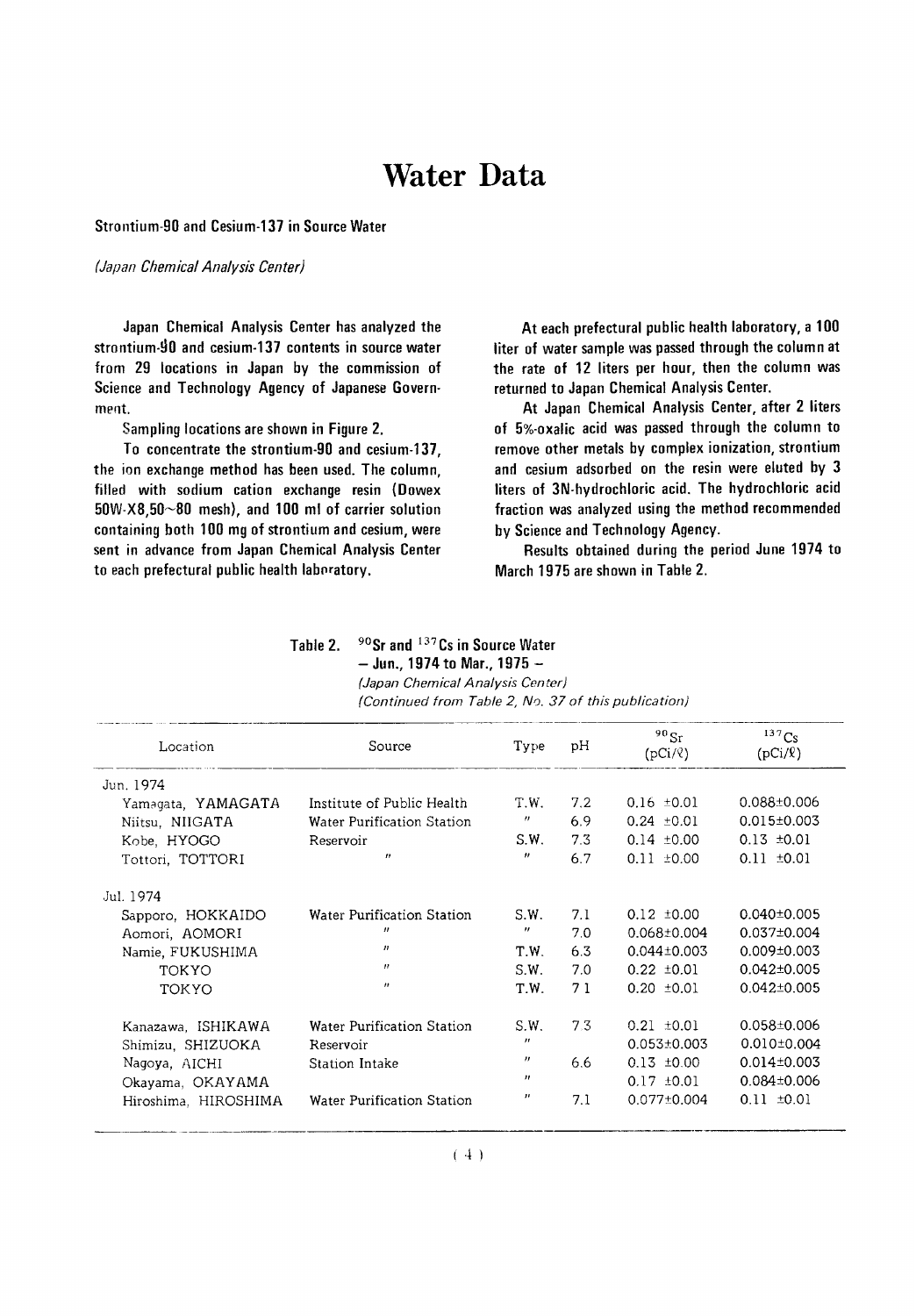| Location             | Source                            | Type                | рH  | $^{90}\rm{Sr}$<br>$(pCi/\ell)$ | 137C <sub>S</sub><br>$(pCi/\ell)$ |
|----------------------|-----------------------------------|---------------------|-----|--------------------------------|-----------------------------------|
| Ube, YAMAGUCHI       | Kotou Dam Intake                  | S.W.                | 7.0 | $0.21 \pm 0.01$                | $0.13 \pm 0.01$                   |
| Kochi, KOCHI         |                                   | $\boldsymbol{H}$    | 7.2 | 0.086±0.004                    | $0.014 \pm 0.003$                 |
| Fukuoka, FUKUOKA     |                                   | Ħ                   | 6.8 | $0.11 \pm 0.00$                | $0.10 \pm 0.01$                   |
| Saga, SAGA           | Station Intake                    | $\pmb{\eta}$        | 7,3 | $0.10 \pm 0.01$                | 0.019±0.004                       |
| Nagasaki, NAGASAKI   | Reservoir                         | $\pmb{\mathcal{H}}$ | 6.9 | 0.084±0.003                    | 0.046±0.004                       |
| Aug. 1974            |                                   |                     |     |                                |                                   |
| Wakkanai, HOKKAIDO   | Water Purification Station        | S.W.                | 6.8 | $0.30 \pm 0.01$                | $0.081 \pm 0.006$                 |
| Akita, AKITA         | n                                 | $\boldsymbol{\mu}$  | 7.1 | $0.25 \pm 0.01$                | $0.33 \pm 0.01$                   |
| Akita, AKITA         | 11                                | T.W.                | 6.5 | $0.19 \pm 0.01$                | 0.019±0.004                       |
| Fukui, FUKUI         | n                                 | S.W.                | 7.3 | $0.012 \pm 0.002$              | $0.083 \pm 0.005$                 |
| Kyoto, KYOTO         | n                                 | $\boldsymbol{H}$    |     | $0.40 \pm 0.01$                | 0.092±0.006                       |
| Sep. 1974            |                                   |                     |     |                                |                                   |
| Aomori, AOMORI       | Water Purification Station        | S.W.                | 7.0 | 0.094±0.004                    | $0.049 \pm 0.004$                 |
| Sendai, MIYAGI       |                                   | $\boldsymbol{n}$    | 7.2 | $0.13 \pm 0.01$                | $0.032 \pm 0.004$                 |
| Odawara, KANAGAWA    | Station Intake                    | T.W.                | 7.2 | $0.022 \pm 0.002$              | $0.002 \pm 0.003$                 |
| Fukui, FUKUI         | Water Purification Station        | S.W.                | 6.8 | $0.006 \pm 0.001$              | $0.010 \pm 0.003$                 |
| Osaka, OSAKA         | $\boldsymbol{H}$                  | n                   | 6.9 | $0.27 \pm 0.01$                | $0.026 \pm 0.004$                 |
| Oct. 1974            |                                   |                     |     |                                |                                   |
| Akita, AKITA         | <b>Water Purification Station</b> | T.W.                | 6.5 | $0.23 \pm 0.01$                | 0.018±0.003                       |
| Mito, IBARAKI        | Institute of Public Health        | Ħ                   | 7.2 | $0.064 \pm 0.003$              | $0.059 \pm 0.005$                 |
| Osaka, OSAKA         | $\boldsymbol{H}$                  | Ħ                   | 6.8 | $0.12 \pm 0.00$                | $0.006 \pm 0.003$                 |
| Osaka, OSAKA         | Water Purification Station        | S.W.                | 6.8 | $0.25 \pm 0.01$                | $0.026 \pm 0.004$                 |
| Kagoshima, KAGOSHIMA | Station Intake                    | 11                  | 7.7 | $0.016 \pm 0.002$              | $0.033 \pm 0.005$                 |
| Nov. 1974            |                                   |                     |     |                                |                                   |
| Wakkanai, HOKKAIDO   | Water Purification Station        | S.W.                | 6.8 | $0.44 \pm 0.01$                | $0.32 \pm 0.01$                   |
| Kyoto, KYOTO         | $^{\prime\prime}$                 | n                   | 7.8 | $0.36 \pm 0.01$                | $0.11 \pm 0.01$                   |
| Dec. 1974            |                                   |                     |     |                                |                                   |
| Yamagata, YAMAGATA   | Institute of Public Health        | T.W.                | 7.4 | $0.16 \pm 0.01$                | $0.012 \pm 0.003$                 |
| Fukushima, FUKUSHIMA |                                   | n                   | 7.1 | $0.17 \pm 0.01$                | $0.012 \pm 0.003$                 |
| Mito,IBARAKI         | Institute of Public Health        | $^{\prime\prime}$   | 7.0 | $0.058 \pm 0.003$              | $0.013 \pm 0.003$                 |
| TOKYO                | <b>Water Purification Station</b> | S.W.                | 7.0 | $0.13 \pm 0.01$                | 0.028±0.004                       |
| TOKYO                | $\boldsymbol{\mathcal{H}}$        | T.W.                | 6.8 | $0.13 \pm 0.00$                | 0.028±0.004                       |
| Odawara, KANAGAWA    |                                   | T.W.                | 6.7 | $0.051 \pm 0.003$              | $0.11 \pm 0.01$                   |
| Niitsu, NIIGATA      | Water Purification Station        | $\boldsymbol{\eta}$ | 7.5 | $0.43 \pm 0.01$                | 0.015±0.003                       |
| Kanazawa, ISHIKAWA   | $\boldsymbol{\prime}$             | S.W.                | 7.0 | $0.20 \pm 0.01$                | $0.026 \pm 0.004$                 |
| Shimizu, SHIZUOKA    | Reservoir                         | $\boldsymbol{\mu}$  |     | 0.045±0.003                    | $0.004 \pm 0.003$                 |
| Nagoya, AICHI        | Station Intake                    | Ħ                   | 6.9 | $0.10 \pm 0.00$                | $0.026 \pm 0.004$                 |
| Osaka, OSAKA         | Institute of Public Health        | T.W.                | 6.4 | $0.14 \pm 0.01$                | 0.008±0.003                       |
| Tottori, TOTTORI     | Reservoir                         | S.W.                | 6.7 | $0.11 \pm 0.00$                | $0.003 \pm 0.003$                 |
| Matsue, SHIMANE      | Senbon Dam Intake                 | $\boldsymbol{H}$    | 7.0 | $0.54 + 0.02$                  | $0.022 \pm 0.003$                 |
| Okayama, OKAYAMA     | $^{\prime\prime}$                 | n                   |     | $0.16 \pm 0.01$                | $0.13 \pm 0.01$                   |
| Hiroshima, HIROSHIMA | Water Purification Station        | $\boldsymbol{\eta}$ | 7.1 | $0.15 \pm 0.00$                | 0.029±0.004                       |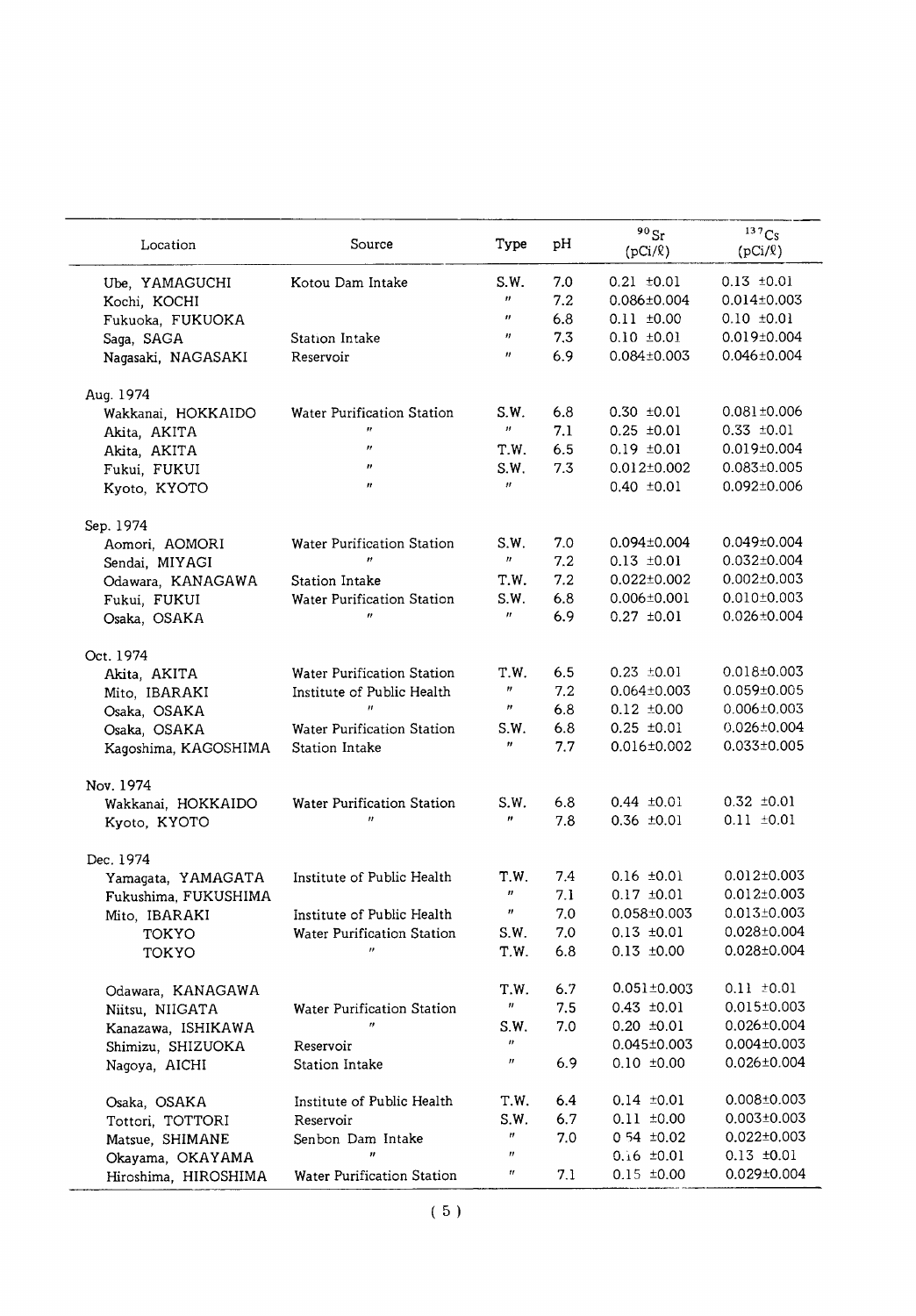| Location             | Source                     | Type               | pH  | 90Sr<br>$(pCi/\ell)$ | $137$ Cs<br>$pCi(\ell)$ |
|----------------------|----------------------------|--------------------|-----|----------------------|-------------------------|
| Ube, YAMAGUCHI       | Kotou Dam Intake           | S.W.               | 7.0 | $0.11 \pm 0.00$      | $0.018 \pm 0.004$       |
| Kochi, KOCHI         |                            | $\boldsymbol{H}$   | 7.2 | $0.078 \pm 0.003$    | $0.037 \pm 0.004$       |
| Fukuoka, FUKUOKA     |                            | $^{\prime\prime}$  | 6.8 | $0.098 \pm 0.004$    | $0.10 \pm 0.01$         |
| Saga, SAGA           | Station Intake             | $^{\prime\prime}$  |     | $0.099 \pm 0.005$    | $0.028 \pm 0.004$       |
| Nagasaki, NAGASAKI   | Reservoir                  | $^{\prime\prime}$  | 7.1 | $0.11 \pm 0.00$      | $0.081 \pm 0.006$       |
| Kaqoshima, KAGOSHIMA | Station Intake             | S.W.               | 7.5 | $0.044 \pm 0.003$    | $0.020 \pm 0.004$       |
| Jan. 1975            |                            |                    |     |                      |                         |
| Wakkanai, HOKKAIDO   |                            | T.W.               | 6.8 | $0.48 \pm 0.01$      | 0.018±0.003             |
| Sapporo, HOKKAIDO    | Water Purification Station | S.W.               | 7.1 | $0.11 \pm 0.00$      | $0.044 \pm 0.05$        |
| Fukui, FUKUI         | Institute of Public Health | T.W.               | 7.5 | $0.004\pm0.001$      | $0.011 \pm 0.003$       |
| Kobe, HYOGO          | Reservoir                  | S.W.               | 7.4 | $0.11 \pm 0.00$      | $0.011 \pm 0.003$       |
| Wakayama, WAKAYAMA   | Water Purification Station | $\boldsymbol{H}$   | 7.2 | $0.088 \pm 0.004$    | $0.006 \pm 0.003$       |
| Feb. 1975            |                            |                    |     |                      |                         |
| Sendai, MIYAGI       | Water Purification Station | S.W.               | 6.9 | $0.13 \pm 0.00$      | $0.012 \pm 0.003$       |
| Fukui, FUKUI         | Institute of Public Health | T.W.               | 6.8 | $0.007 \pm 0.002$    | $0.021 \pm 0.004$       |
| Wakayama, WAKAYAMA   | Water Purification Station | S.W.               | 7.2 | $0.088 \pm 0.004$    | $0.006 \pm 0.003$       |
| Naha. OKINAWA        | n                          | $\boldsymbol{\mu}$ | 7.8 | $0.16 \pm 0.01$      | $0.010 \pm 0.004$       |
| Mar. 1975            |                            |                    |     |                      |                         |
| Naha, OKINAWA        | Water Purification Station | S.W.               | 7.6 | $0.17 \pm 0.01$      | $0.015 \pm 0.004$       |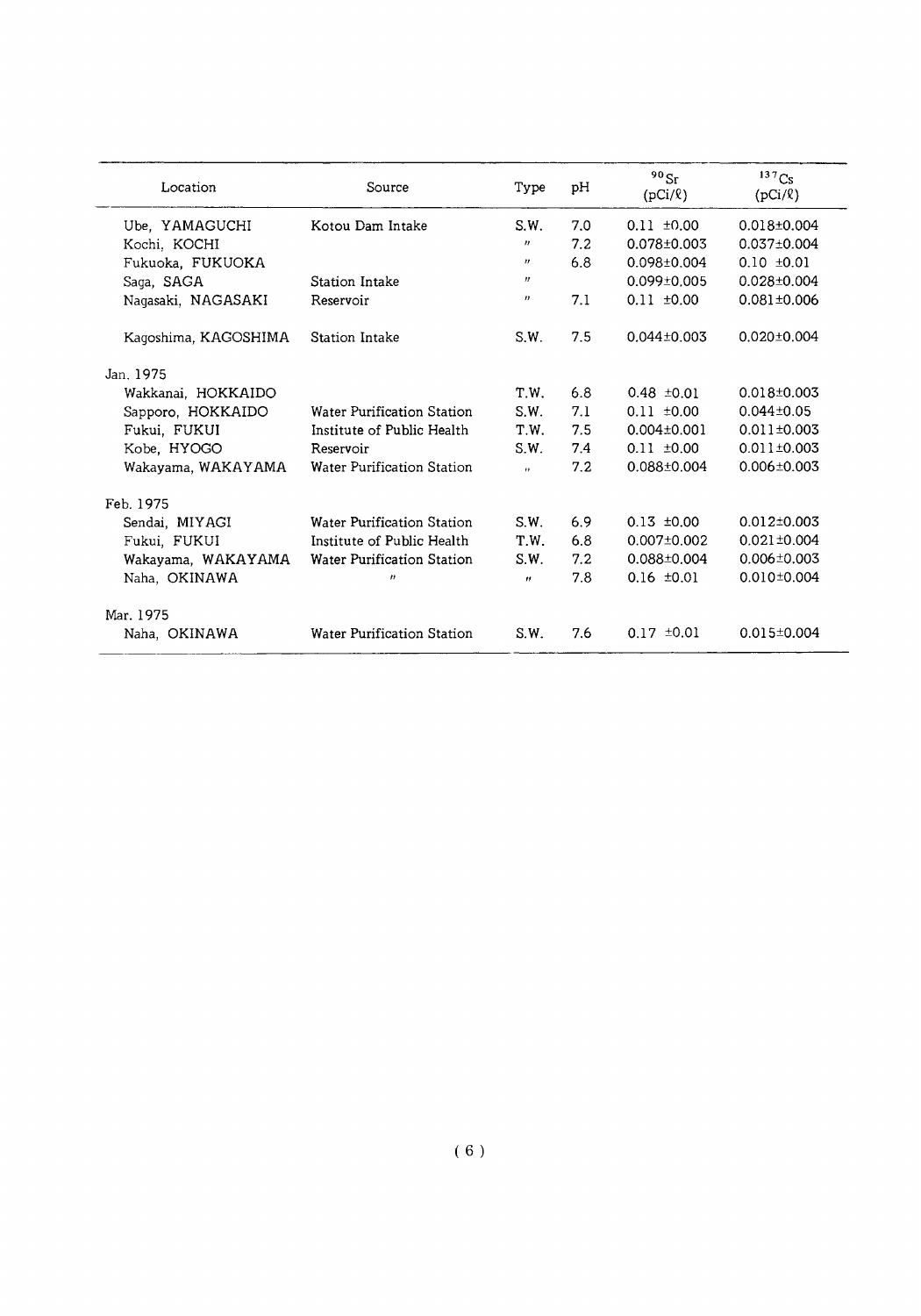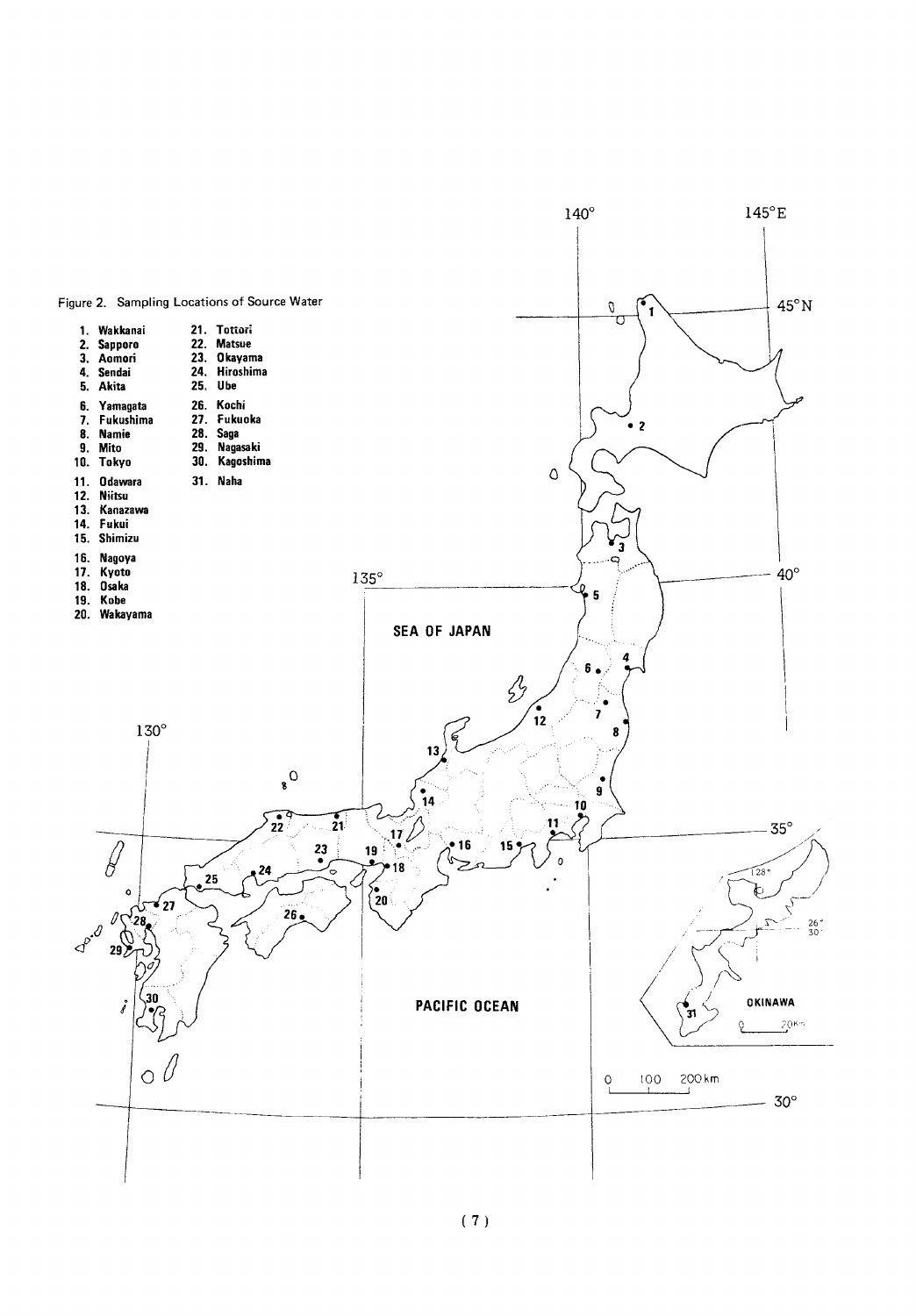## Dietary Data

Strontium-90 and Cesium-137 in Total Diet

(Japan Chemical Analysis Center)

By the commission of Science and Technology Agency of Japanese Government, Japan Chemical Analysis Center has analyzed total diet samples collected from 29 prefectures.

One city and one village in each prefecture were chosen as representatives of urban and rural district of these prefectures, respectively. And the regular diet consumed in one day by an adult and a child was randomly presented for radiochemical analysis in each location. Diet at special occasions were avoided. Radiochemical Analysis of these samples was carried out using the method recommended by Science and **Technology Agency.** 

Results obtained during the period from June 1974 to March 1975 are shown in Table 3.

Table 3. <sup>90</sup>Sr and <sup>137</sup>Cs in Total Diet - Jun., 1974 to Mar., 1975 -(Japan Chemical Analysis Center) (Continued from Table 3, No. 35 of this publication)

| Location              |      |                       | Ash     |                     | Ca       | ĸ        | $90$ Sr       |               | $137$ Cs      |               |
|-----------------------|------|-----------------------|---------|---------------------|----------|----------|---------------|---------------|---------------|---------------|
|                       | Date | Sorting*              | (g/p/d) | (q)                 | (mg/p/d) | (mg/p/d) | (pCi/p/d)     | (pCi/qCa)     | (pCi/p/d)     | (pCi/qK)      |
| $-1974-$              |      |                       |         |                     |          |          |               |               |               |               |
| Yamaqata, YAMAGATA    | 6.16 | A                     | 19.9    | 20                  | 505      | 2130     | $6.4 \pm 0.3$ | $12 \pm 1$    | $8.0 \pm 0.5$ | $3.8 \pm 0.2$ |
| Mito, IBARAKI         | 6.25 | $^{\prime\prime}$     | 19.8    | $\boldsymbol{n}$    | 615      | 2990     | $2.9 \pm 0.3$ | $4.8 \pm 0.5$ | 10 t 1        | $3.3 \pm 0.2$ |
| Hino, TOKYO           | 6.18 | $\boldsymbol{H}$      | 17.9    | 10                  | 500      | 2000     | $3.4 \pm 0.4$ | $6.8 \pm 0.7$ | $8.9 \pm 0.7$ | $4.5 \pm 0.4$ |
| Kakogawa, HYOGO       | 6.24 | $^{\prime\prime}$     | 23.2    | $\boldsymbol{\mu}$  | 1140     | 1650     | $4,6 \pm 0.5$ | $4.1 \pm 0.4$ | $14 \pm 1$    | $8.2 \pm 0.7$ |
| Tottori, TOTTORI      | 6.12 | $\boldsymbol{H}$      | 23.8    | $\boldsymbol{\eta}$ | 385      | 2260     | $7.4 \pm 0.5$ | $19 \pm 1$    | $28 \pm 2$    | $12 \pm 1$    |
| Saga, SAGA            | 6.17 | $\boldsymbol{\theta}$ | 19.5    | 20                  | 2060     | 1600     | $5.3 \pm 0.3$ | $2.6 \pm 0.2$ | $6.8 \pm 0.5$ | $4.2 \pm 0.3$ |
| Sapporo, HOKKAIDO     | 7.   | $\boldsymbol{\eta}$   | 17.0    | $\pmb{\eta}$        | 295      | 1850     | $5.1 \pm 0.3$ | $17 + 1$      | $6.1 \pm 0.4$ | $3.3 \pm 0.2$ |
| Sendai, MIYAGI        | 7.2  | $^{\prime\prime}$     | 21.9    | $\pmb{\eta}$        | 398      | 1900     | $4.6 \pm 0.3$ | $12 \pm 1$    | $10 + 1$      | $5.3 \pm 0.3$ |
| Akita, AKITA          | 7.   | $^{\prime\prime}$     | 14.8    | 10                  | 598      | 1740     | $4.4 \pm 0.3$ | $7.4 \pm 0.5$ | $9.9 \pm 0.6$ | $5.7 \pm 0.3$ |
| Nishikanbara, NIIGATA | 7.19 | $\, {\bf B}$          | 20.2    | 20                  | 615      | 2450     | $7.3 \pm 0.4$ | $12 + 1$      | $9.0 \pm 0.6$ | $3.7 \pm 0.2$ |
| Kanazawa, ISHIKAWA    | 7.   | Α                     | 17.2    | $\pmb{\eta}$        | 513      | 1660     | $2.9 \pm 0.3$ | $5.7 \pm 0.5$ | $6.8 \pm 0.4$ | $4.1 \pm 0.2$ |
| Fukui, FUKUI          | 7.   | $^{\prime\prime}$     | 16.3    | $\boldsymbol{\eta}$ | 293      | 1120     | $1.9 \pm 0.2$ | $6.4 \pm 0.6$ | $4.9 \pm 0.3$ | $4.4 \pm 0.3$ |
| Shizuoka, SHIZUOKA    | 7.   | $\boldsymbol{\mu}$    | 16.0    | $\boldsymbol{\mu}$  | 413      | 2360     | $3.8 \pm 0.3$ | $9.3 \pm 0.6$ | 11 t          | $4.6 \pm 0.2$ |
| Nishio, AICHI         | 7.21 | в                     | 18.7    | $\boldsymbol{n}$    | 516      | 2650     | $3.5 \pm 0.3$ | $6.8 \pm 0.5$ | 11 t          | $4.0 \pm 0.2$ |
| Neyaqawa, OSAKA       | 7.15 | A                     | 18.1    | $\boldsymbol{H}$    | 419      | 2390     | $3.7 \pm 0.3$ | $8.9 \pm 0.6$ | $6.7 \pm 0.5$ | $2.8 \pm 0.2$ |
| Okayama, OKAYAMA      | 7.21 | $^{\prime\prime}$     | 18.0    | $\boldsymbol{n}$    | 440      | 1830     | $3.0 \pm 0.2$ | $6.8 \pm 0.6$ | $5.6 \pm 0.4$ | $3.1 \pm 0.2$ |
| Hiroshima, HIROSHIMA  | 7.   | n.                    | 18.3    | $\boldsymbol{n}$    | 331      | 1670     | $4.1 \pm 0.3$ | $12 \pm 1$    | $7.0 \pm 0.5$ | $4.2 \pm 0.3$ |
| Kochi, KOCHI          | 7.   | $\mathbf{r}$          | 15.1    | $\boldsymbol{H}$    | 482      | 1790     | $3.5 \pm 0.2$ | $7.2 \pm 0.5$ | $8.9 \pm 0.4$ | $4.9 \pm 0.2$ |
| Naqasaki, NAGASAKI    | 7.   | $\mathbf{H}$          | 12.4    | 10                  | 436      | 1390     | $2.6 \pm 0.2$ | $6.0 \pm 0.6$ | $11 \pm 1$    | $7.9 \pm 0.5$ |
| Aomori, AOMORI        | 8.23 | $\boldsymbol{\mu}$    | 17.9    | 20                  | 395      | 1680     | $8.8 \pm 0.4$ | $22 \pm 1$    | $11 \pm 1$    | $6.3 \pm 0.3$ |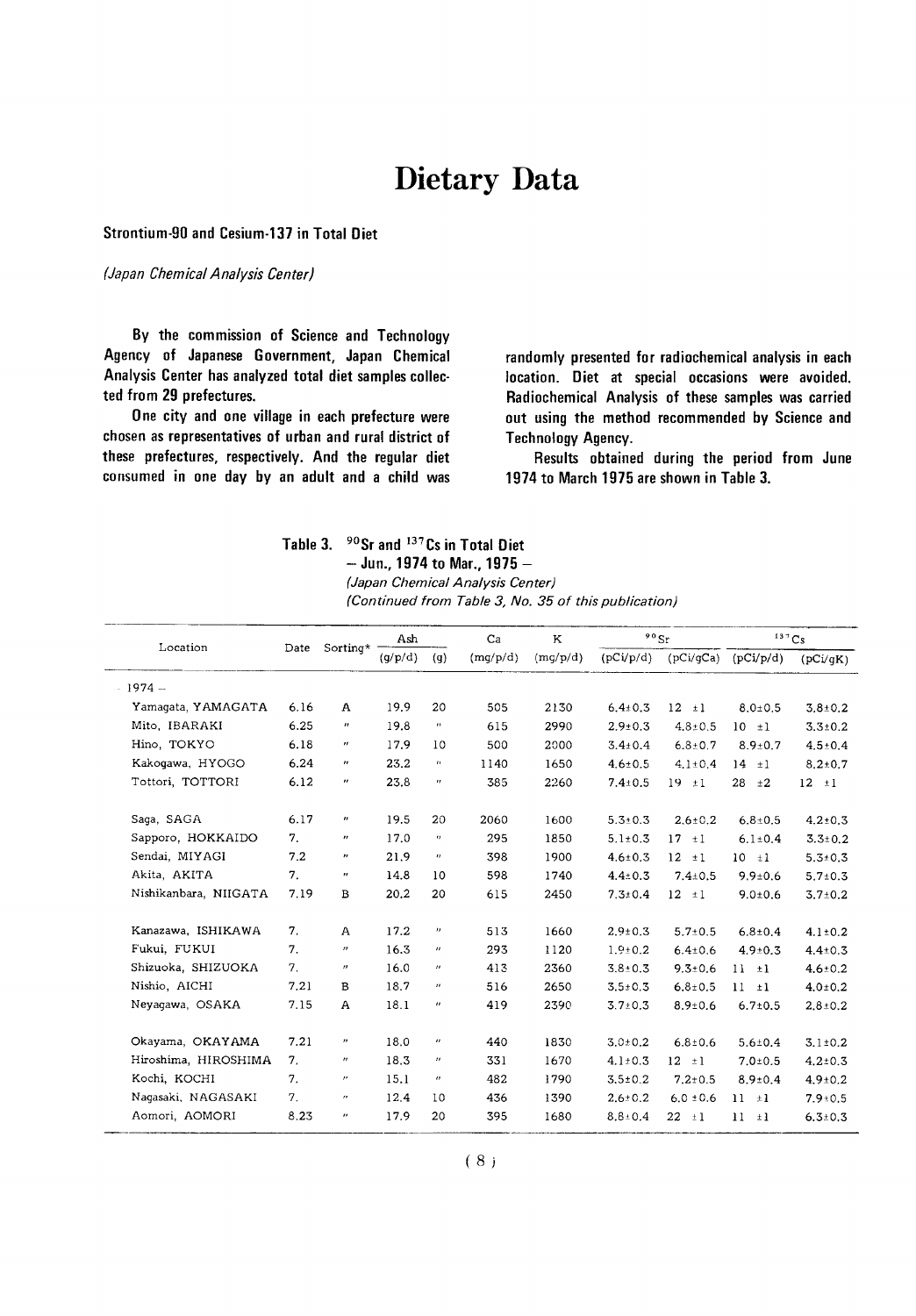|                            |       |                             | Ash     |                            | Ca       | K        | $90$ Sr       |                         | $137$ Cs                       |                                |
|----------------------------|-------|-----------------------------|---------|----------------------------|----------|----------|---------------|-------------------------|--------------------------------|--------------------------------|
| Location                   | Date  | Sorting* -                  | (g/p/d) | (g)                        | (mg/p/d) | (mg/p/d) |               | $(pCi/p/d)$ $(pCi/gCa)$ | (pCi/p/d)                      | (pCi/gK)                       |
|                            |       |                             |         |                            |          |          |               |                         |                                |                                |
| Hiratsuka, KANAGAWA        | 8.    | Α                           | 19.6    | 20                         | 350      | 1770     | $3.0{\pm}0.3$ | $8.5 \pm 0.8$           | $7.5 \pm 0.5$                  | $4.2 \pm 0.3$                  |
| Wakayama, WAKAYAMA 8.11    |       | $\pmb{\varepsilon}$         | 19.4    | $^{\prime\prime}$          | 1480     | 1360     | 14 $\pm 1$    | $9.6 \pm 0.4$           | $5.5 \pm 0.4$                  | $4.0 \pm 0.3$                  |
| Matsue, SHIMANE            | 8.18  | $\boldsymbol{\mu}$          | 18.2    | $^{\prime\prime}$          | 1220     | 1880     | $5.7 + 0.3$   | $4.7 \pm 0.2$           | $8.9 \pm 0.4$                  | $4.7 \pm 0.2$                  |
| Kasuya, FUKUOKA            | 8.26  | в                           | 16.2    | $\boldsymbol{H}$           | 553      | 1590     | $3.5 \pm 0.2$ | $6.3 \pm 0.3$           | $6.1 \pm 0.4$                  | $3.8 \pm 0.3$                  |
| Fukushima, FUKUSHIMA 9.17  |       | Α                           | 17.9    | 10                         | 443      | 1840     | $4.8 + 0.4$   | $11 \pm 1$              | $13 \pm 1$                     | $7.1 \pm 0.4$                  |
|                            |       |                             |         |                            |          |          |               |                         |                                |                                |
| Kyoto, KYOTO               | 9.    | $\boldsymbol{n}$            | 19.9    | 20                         | 627      | 1970     | $5.2 \pm 0.3$ | $8.3 \pm 0.5$           | $9.8 \pm 0.5$                  | 5,0:0.3                        |
| Kasuya, FUKUOKA            | 10.21 | в                           | 16.9    | $\boldsymbol{\theta}$      | 537      | 1660     | $3.2 \pm 0.3$ | $6.0 \pm 0.5$           | $5.1 \pm 0.4$                  | $3.1 \pm 0.2$                  |
| Kagoshima, KAGOSHIMA 10.24 |       | Α                           | 19.5    | 10                         | 605      | 1970     | $6.3{\pm}0.6$ | $10 \pm 1$              | $22 \pm 1$                     | $11 \pm 1$                     |
| Sapporo, HOKKAIDO          | 11.13 | $\pmb{\mu}$                 | 12.9    | $\boldsymbol{\mu}$         | 446      | 1590     | $4.7 \pm 0.3$ | $10 + 1$                | $9.3 \pm 0.6$                  | $5.8 \pm 0.4$                  |
| Aomori, AOMORI             | 11.25 | $\pmb{\mu}$                 | 20.7    | 20                         | 637      | 1690     | $8.2 \pm 0.4$ | $13 \pm 1$              | $8.2 \pm 0.5$                  | $4.9 \pm 0.3$                  |
|                            |       |                             |         |                            |          |          |               |                         |                                |                                |
| Akita, AKITA               | 11.   | $\boldsymbol{\mu}$          | 17.7    | $\pmb{\cdot}$              | 841      | 1790     | $6.5 \pm 0.3$ | $7.8 \pm 0.3$           | $14 \pm 1$                     | $7.9 \pm 0.3$                  |
| Yamagata, YAMAGATA         | 11.   | $\boldsymbol{\theta}$       | 13.6    | $^{\prime\prime}$          | 349      | 1840     | $2.5 \pm 0.2$ | $7.2 \pm 0.4$           | $6.8 + 0.4$                    | $3.7 \pm 0.2$                  |
| Mito, IBARAKI              | 11.14 | $\boldsymbol{\theta}$       | 17.9    | 10                         | 563      | 2690     | $6.5 \pm 0.5$ | $12 + 1$                | $17 + 1$                       | $6.2 \pm 0.4$                  |
| Nishikanbara, NIIGATA      | 11.26 | в                           | 25.5    | 20                         | 798      | 2450     | $8.7 \pm 0.4$ | $11 \pm 1$              | $12 \pm 1$                     | $4.7 \pm 0.2$                  |
| Kanazawa, ISHIKAWA         | 11.10 | Α                           | 15.8    | 10                         | 253      | 1250     | $4.0{\pm}0.3$ | $16 \pm 1$              | $5.2 \pm 0.5$                  | $4.2 \pm 0.4$                  |
|                            |       |                             |         |                            |          |          |               |                         |                                |                                |
| Fukui, FUKUI               | 11.   | $\boldsymbol{\mu}$          | 18.0    | 20                         | 380      | 1530     | $4.5 \pm 0.3$ | $12 \pm 1$              | $12 \pm 1$                     | $7.6 \pm 0.3$                  |
| Shizuoka, SHIZUOKA         | 11.29 | $\boldsymbol{\mu}$          | 18.2    | $\boldsymbol{\theta}$      | 867      | 2010     | $6.2 \pm 0.3$ | $7.2 \pm 0.3$           | $9.1 \pm 0.5$                  | $4.5 \pm 0.2$                  |
| Neyagawa, OSAKA            | 11.20 | $\boldsymbol{\mu}$          | 21,2    | $\pmb{\pi}$                | 810      | 2720     | $7.3 \pm 0.3$ | $9.0 \pm 0.4$           | $10 - 1$                       | $3.8 \pm 0.2$                  |
| Kakogawa, HYOGO            | 11.26 | $\boldsymbol{H}$            | 24.8    | 10                         | 757      | 2230     | $7.0 \pm 0.7$ | $9.2 \pm 0.9$           | $16 \pm 1$                     | $7.2 \pm 0.6$                  |
| Yamaquchi, YAMAGUCHI 11.   |       | $\boldsymbol{n}$            | 17.9    | 20                         | 452      | 1500     | $3.7 \pm 0.3$ | $8.3 \pm 0.6$           | 7.9:0.4                        | $5.3 \pm 0.3$                  |
|                            |       |                             |         |                            |          |          |               |                         |                                |                                |
| Kochi, KOCHI               | 11.   | $\pmb{\pi}$                 | 15.1    | $\boldsymbol{\mathcal{U}}$ | 427      | 1450     | $4.2 \pm 0.2$ | $9.9 \pm 0.5$           | 6.910.4                        | $4.8 \pm 0.3$                  |
| Saga, SAGA                 | 11.   | $\boldsymbol{\mu}$          | 23.8    | $\boldsymbol{H}$           | 1020     | 2020     | $6.4 \pm 0.4$ | $6.3 \pm 0.4$           | $9.3 \pm 0.5$                  | $4.6 \pm 0.2$                  |
| Sendai, MIYAGI             | 12.9  | $\boldsymbol{\eta}$         | 18.9    | $\boldsymbol{\mu}$         | 628      | 2400     | $4.2 \pm 0.3$ | $6.7 \pm 0.5$           | $10 \pm 1$                     | $4.2 \pm 0.2$                  |
| Fukushima, FUKUSHIMA 12.13 |       | $^{\prime\prime}$           | 19.2    | $\pmb{\mathcal{H}}$        | 440      | 1630     | $3.8 \pm 0.3$ | $8.7 \pm 0.7$           | $9.1 \pm 0.5$                  | $5.6 \pm 0.3$                  |
| Hino, TOKYO                | 12.18 | $\boldsymbol{\prime\prime}$ | 18.0    | $\boldsymbol{\mu}$         | 500      | 1850     | $6.1 \pm 0.3$ | $12 + 1$                | $9.6 \pm 0.5$                  | $5.2 \pm 0.3$                  |
|                            |       |                             |         |                            |          |          |               |                         |                                |                                |
| Hiratsuka, KANAGAWA        | 12.3  | $\boldsymbol{\mu}$          | 18.0    | $\boldsymbol{\mu}$         | 688      | 2330     | $3.1 \pm 0.3$ | $4.5 \pm 0.4$           | $13 \pm 1$                     | $5.7 \pm 0.2$                  |
| Nishio, AICHI              | 12.15 | в                           | 20.0    | $\pmb{\varepsilon}$        | 640      | 2040     | $4.9 \pm 0.3$ | $7.7 \pm 0.5$           | $8.2 \pm 0.5$                  | $4.0 \pm 0.2$                  |
| Kyoto, KYOTO               | 12.   | A                           | 19.8    | Ħ                          | 713      | 1720     | $3.6 \pm 0.2$ | $5.0 \pm 0.3$           | $7.7 \pm 0.5$                  | $4.5 \pm 0.3$                  |
| Tottori, TOTTORI           | 12.4  | $\boldsymbol{H}$            | 24.0    | $\boldsymbol{\theta}$      | 567      | 2360     | $8.9 \pm 0.4$ | $16 \pm 1$              | $11 \pm 1$                     | $4.8 \pm 0.3$                  |
| Matsue, SHIMANE            | 12.15 | $^{\prime\prime}$           | 14.0    | 10                         | 654      | 1300     | $5.6 \pm 0.3$ | $8.6 \pm 0.4$           | $5.4 \pm 0.5$                  | $4.2 \pm 0.4$                  |
|                            |       |                             |         |                            |          |          |               |                         |                                |                                |
| Okayama, OKAYAMA           | 12.22 | $\boldsymbol{r}$            | 22.3    | 20                         | 525      | 1760     | $4.5 \pm 0.3$ | $8.5 \pm 0.6$           | $7.9 \pm 0.5$                  | $4.5 \pm 0.3$                  |
| Hiroshima, HIROSHIMA       | 12.   | $\boldsymbol{\theta}$       | 19.9    | $\boldsymbol{\theta}$      | 734      | 2090     | $9.3 \pm 0.4$ | $13 \pm 1$              | $10 - 1$                       | $4.8 \pm 0.2$                  |
| Nagasaki, NAGASAKI         | 12.   | $\boldsymbol{\theta}$       | 14.1    | $\boldsymbol{r}$           | 535      | 1340     | $3.2 \pm 0.2$ | $5,9+0.4$               | $5.9 \pm 0.3$                  | $4.4 \pm 0.2$                  |
|                            |       |                             |         |                            |          |          |               |                         |                                |                                |
| $-1975-$                   |       |                             |         |                            |          |          | $11 \pm 1$    |                         | $6.7 \pm 0.5$                  | $3.1 \pm 0.2$                  |
| Wakayama, WAKAYAMA         | 1.26  | A<br>$\boldsymbol{\theta}$  | 22.9    | 20                         | 1880     | 2180     |               | $5.7 \pm 0.2$           | $11 \pm 1$                     | $5.1 \pm 0.4$                  |
| Yamaguchi, YAMAGUCHI 1.    |       |                             | 20.6    | 10                         | 488      | 2060     | $6.6 \pm 0.4$ | $13 \pm 1$              |                                |                                |
| Kagoshima, KAGOSHIMA 2.5   |       | $\boldsymbol{\mu}$          | 20.0    | 20                         | 527      | 1860     | $7.3 \pm 0.3$ | $14 - 1$                | $9.6 \pm 0.5$<br>$9.5 \pm 0.7$ | $5.2 \pm 0.3$<br>$5.2 \pm 0.4$ |
| Naha, OKINAWA              | 3.30  | $^{\prime\prime}$           | 17.4    | 10                         | 1040     | 1810     | $3.3 \pm 0.3$ | $3.2 \pm 0.3$           |                                |                                |
| Naha, OKINAWA              | 3.30  | $\boldsymbol{H}$            | 22.9    | $\boldsymbol{n}$           | 606      | 1720     | $3.4 \pm 0.5$ | $5.7 \pm 0.8$           | $9.1 \pm 0.8$                  | $5.3 \pm 0.5$                  |

\*) A: Urban adult

 $B:$  Rural adult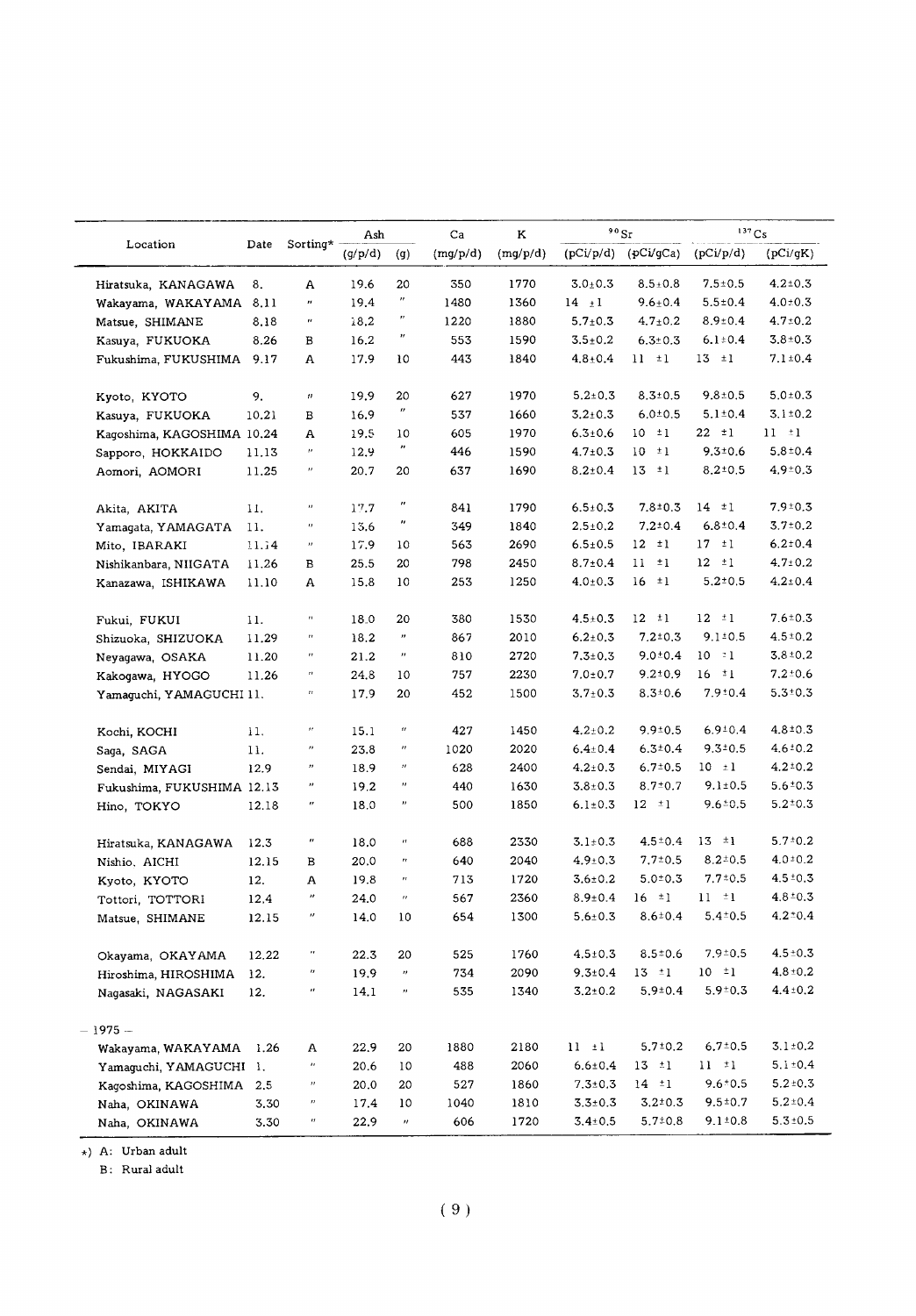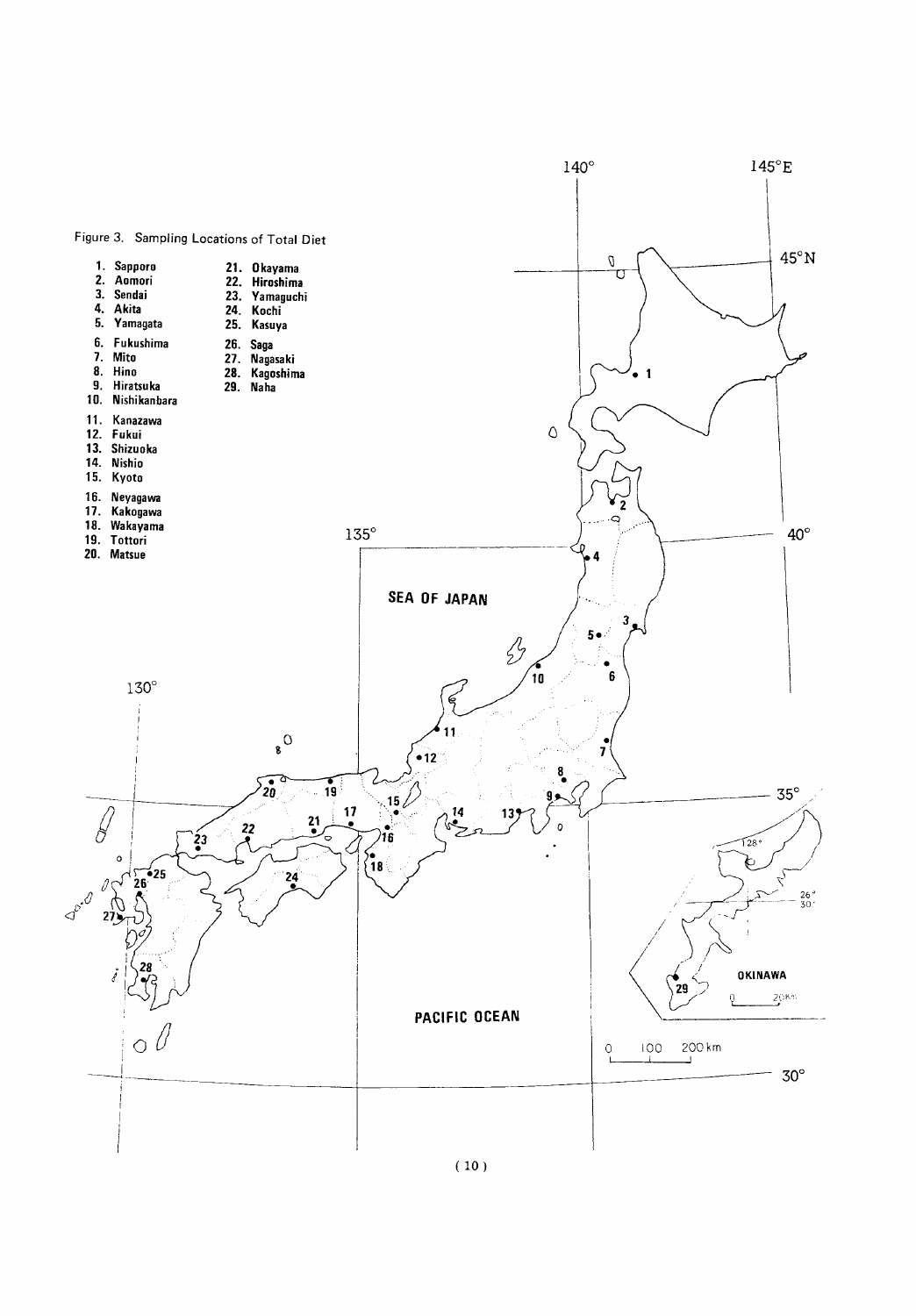#### Strontium-90 and Cesium-137 in Vegetable

#### (Japan Chemical Analysis Center)

Japan Chemical Analysis Center has analyzed the strontium-90 and cesium-137 contents in vegetables obtained from 16 prefectures.

Sampling locations shown in Figure 4.

The samples were taken twice at the same location during the harvest period. At prefectural public health laboratories, several kilograms of the fresh vegetable samples were washed with water, and the inedible parts removed, then only edible parts ashed at 450°C. These samples were then sent to Japan Chemical Analysis Center, and analyzed for strontium-90 and Cesium-137 contents, using the method recommended by Science and Technology Agency.

Results obtained during the period from May 1974 to January 1975 are shown in Table 4.

Table 4. <sup>90</sup> Sr and <sup>137</sup> Cs in Vegetable

 $-$  May, 1974 to Jan., 1975  $-$ 

(Japan Chemical Analysis Center)

(Continued from Table 5, No. 37 of this publication)

|                         | Month                      |           | Component (% by Weight) |         | Ash | $90$ Sr       |               | $137$ Cs      |               |
|-------------------------|----------------------------|-----------|-------------------------|---------|-----|---------------|---------------|---------------|---------------|
| Location                | Harvested                  | Ash $(%)$ | Ca $(%)$                | $K(\%)$ | (g) | (pCi/kg)      | S.U           | (pCi/kg)      | C.U           |
| (Spinach)               |                            |           |                         |         |     |               |               |               |               |
| Furukawa, MIYAGI        | May '74                    | 2.26      | 0.07                    | 0.93    | 20  | $18 \pm 1$    | 25<br>$\pm 1$ | $18 \pm 1$    | $1.9 \pm 0.1$ |
| Shiroishi, MIYAGI       | $\pmb{r}$                  | 2.09      | 0.09                    | 0.74    | 20  | $9.6 \pm 0.4$ | $10 + 0$      | 3.1:0.4       | $0.4 \pm 0.1$ |
| Fukushima, FUKUSHIMA    | $\boldsymbol{\mu}$         | 1.88      | 0.17                    | 0.65    | 10  | $23 \pm 1$    | $13 + 0$      | $8.7 \pm 0.7$ | $1.3 \pm 0.1$ |
| Atsumi, AICHI           | $\pmb{\mathcal{H}}$        | 1.45      | 0.08                    | 0.46    | 15  | $5.4 \pm 0.3$ | $7.1 \pm 0.4$ | $5.4 \pm 0.4$ | $1.2 \pm 0.1$ |
| Kasuya, FUKUOKA         | $^{\prime\prime}$          | 1.57      | 0.09                    | 0.59    | 10  | $11 \pm 1$    | $12 \pm 1$    | 12 t1         | $2.1 \pm 0.1$ |
| Ishikari, HOKKAIDO      | Jul. '74                   | 1.84      | 0.20                    | 0.39    | 10  | 49 $±1$       | $24 \pm 1$    | 20<br>$\pm 1$ | $5.0 \pm 0.3$ |
| Mihama, FUKUI           | Nov. '74                   | 1.63      | 0.07                    | 0.50    | 15  | $9.5 \pm 0.4$ | $14 \pm 1$    | 15<br>$\pm 1$ | $2.9 \pm 0.1$ |
| Gotenba, SHIZUOKA       | $\pmb{\mathcal{H}}$        | 2,00      | 0.09                    | 0.76    | 10  | $30 \pm 1$    | 35<br>$\pm 1$ | 27<br>$\pm 1$ | $3.6 \pm 0.1$ |
| Kurayoshi, TOTTORI      | $\boldsymbol{\mu}$         | 1.60      | 0.07                    | 0.59    | 15  | $21 + 1$      | 28<br>$\pm 1$ | $11 \pm 1$    | $1.8 \pm 0.1$ |
| Tokai, IBARAKI          | Dec. '74                   | 1.64      | 0.06                    | 0.62    | 15  | $8.6 \pm 0.3$ | $15 + 1$      | $10 \pm 1$    | $1.7 \pm 0.1$ |
| Mito, IBARAKI           | $\boldsymbol{\mu}$         | 2.16      | 0.05                    | 0.81    | 20  | $14 \pm 1$    | 29 $\pm 1$    | 12<br>$\pm 1$ | $1.4 \pm 0.1$ |
| Odawara, KANAGAWA       | Jan. '75                   | 1.37      | 0.06                    | 0.43    | 10  | $3.8 + 0.4$   | $6.2 \pm 0.7$ | 15<br>$\pm 1$ | $3.6 \pm 0.2$ |
| (Japanese Radish Whole) |                            |           |                         |         |     |               |               |               |               |
| Atsumi, AICHI           | May '74                    | 0.53      | 0.03                    | 0.16    | 5   | $5.1 \pm 0.3$ | $18 \pm 1$    | $7.3 \pm 0.5$ | $4.6 \pm 0.3$ |
| Kasuya, FUKUOKA         | $\boldsymbol{\theta}$      | 0.54      | 0.02                    | 0.19    | 5   | $2.8 \pm 0.2$ | 12<br>$\pm 1$ | $7.1 \pm 0.4$ | $3.8 \pm 0.2$ |
| Ishikari, HOKKAIDO      | Jul. '74                   | 0.64      | 0.02                    | 0.25    | 10  | $19 \pm 1$    | 92<br>$\pm 2$ | $5.0 \pm 0.3$ | $2.0 \pm 0.1$ |
| Kitakanbara, NIIGATA    | $^{\prime\prime}$          | 0.58      | 0.02                    | 0.21    | 5   | $6.8 \pm 0.3$ | 35<br>±2      | $3.3 \pm 0.4$ | $1.6 \pm 0.2$ |
| Akatsukadani, NIIGATA   | $\boldsymbol{\mathcal{U}}$ | 0.45      | 0.02                    | 0.15    | 5   | $3.2 \pm 0.3$ | $16 \pm 1$    | $16 \pm 1$    | $11 \pm 1$    |
| Ohda, SHIMANE           | $\boldsymbol{\eta}$        | 0.58      | 0.02                    | 0.22    | 10  | $63 + 1$      | 320<br>±0     | $19 \pm 1$    | $8.9 \pm 0.2$ |
| Akita, AKITA            | Aug. '74                   | 0.59      | 0.02                    | 0.22    | 5   | 20<br>$\pm 1$ | 85<br>±3      | $8.1 \pm 0.5$ | $3.8 \pm 0.2$ |
| Fukushima, FUKUSHIMA    | $\boldsymbol{\mu}$         | 0.54      | 0,02                    | 0.21    | 5   | 23 $\pm 1$    | 97<br>±3      | $8.6 \pm 0.5$ | $4.0 \pm 0.2$ |
| Aomori, AOMORI(1)       | Oct. '74                   | 0.51      | 0.03                    | 0.16    | 5   | 13<br>±0      | 42<br>$\pm 1$ | $9.4 \pm 0.5$ | $6.0 \pm 0.3$ |
| Aomori, AOMORI (2)      | $\boldsymbol{r}$           | 0.47      | 0.03                    | 0.14    | 5   | $18 \pm 1$    | $66 \pm 2$    | $8.2 \pm 0.5$ | $5.8 \pm 0.4$ |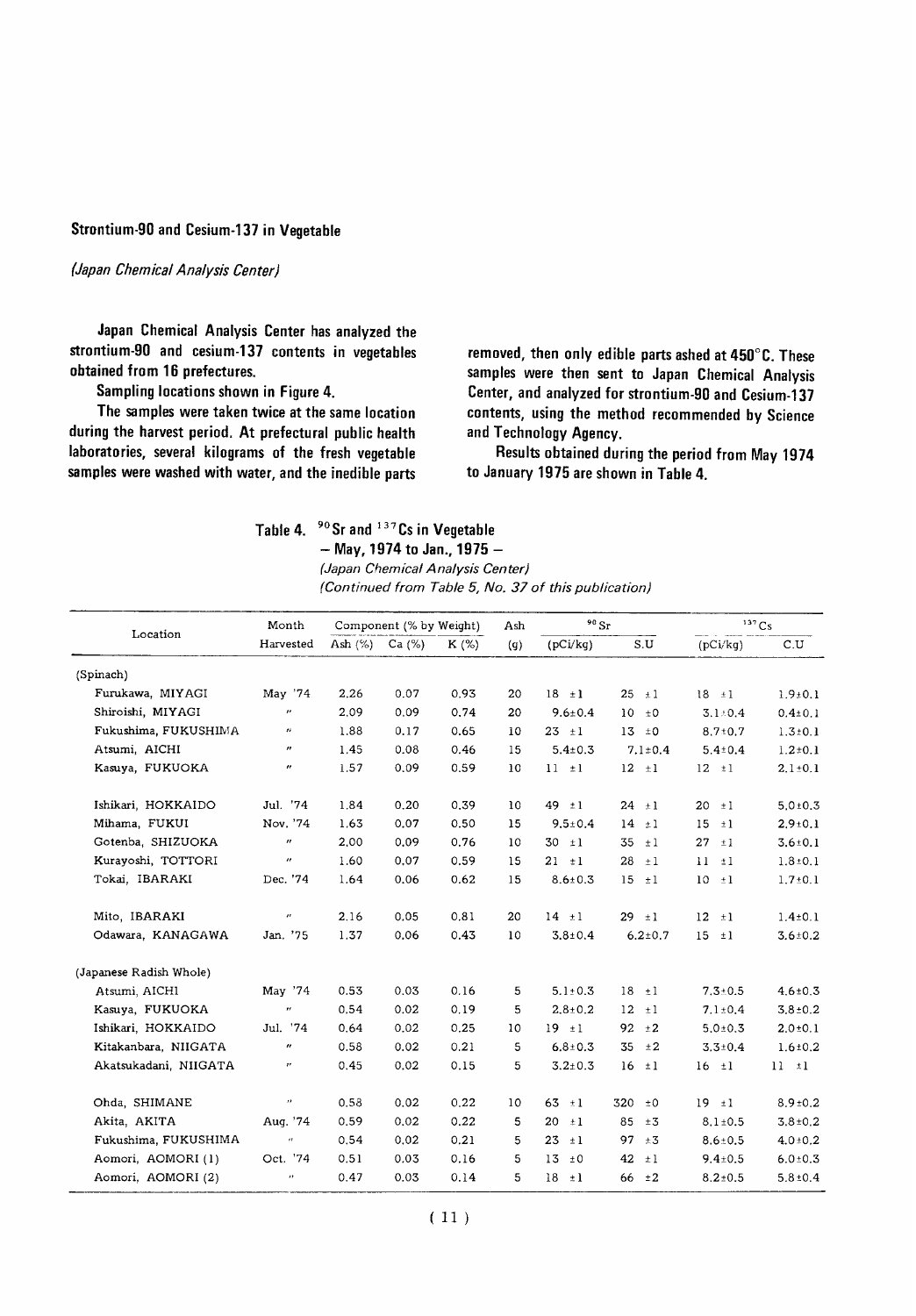|                       | Month              |            | Component (% by Weight) |         | Ash |            |               | $90$ Sr   |               | $137$ Cs         |               |  |
|-----------------------|--------------------|------------|-------------------------|---------|-----|------------|---------------|-----------|---------------|------------------|---------------|--|
| Location              | Harvested          | Ash $(\%)$ | Ca (%)                  | $K(\%)$ | (g) |            | (pCi/kg)      |           | S.U           | $(pC\hat{V}$ kg) | C.U           |  |
| Zao, YAMAGATA         | Oct. '74           | 0.59       | 0.03                    | 0.23    | 5   | 13         | $\pm 1$       |           | $51 \pm 2$    | $16 \pm 1$       | $6.9 \pm 0.3$ |  |
| Higashisawa, YAMAGATA | $^{\prime\prime}$  | 0.52       | 0.02                    | 0.19    | 5   |            | $4.1 \pm 0.3$ | 19        | $\pm 1$       | $2.9 \pm 0.3$    | $1.5 \pm 0.2$ |  |
| Aira, KAGOSHIMA       | $\mathbf{H}$       | 0.68       | 0.04                    | 0.24    | 10  |            | $19 \pm 0$    | 52        | $\pm 1$       | $19 \pm 1$       | $7.8 \pm 0.2$ |  |
| Ibusuki, KAGOSHIMA    | $\pmb{\mu}$        | 0.58       | 0.02                    | 0.23    | 5   | $14 \pm 1$ |               | 66        | ±2            | $10 \pm 1$       | $4.3 \pm 0.3$ |  |
| Akita, AKITA          | Nov. '74           | 0.39       | 0.02                    | 0.13    | 5   | 13         | $\pm 0$       |           | $66 \pm 2$    | $4.0 \pm 0.3$    | $3.0 \pm 0.2$ |  |
| Miura, KANAGAWA       | $\boldsymbol{\mu}$ | 0.56       | 0.03                    | 0.21    | 5.  |            | $1.4 + 0.2$   |           | $5.7 \pm 0.9$ | $6.7 \pm 0.5$    | $3.2 \pm 0.2$ |  |
| Tsuruga, FUKUI        | $\boldsymbol{\mu}$ | 0.60       | 0.02                    | 0.15    | 10  | $30 + 1$   |               | $190 + 0$ |               | $7.7 \pm 0.3$    | $5.1 \pm 0.2$ |  |
| Gotenba, SHIZUOKA     | $\mathbf{H}$       | 0.34       | 0.03                    | 0.11    | 5   | 38         | $\pm 1$       | 150       | ±0            | $13 \pm i$       | $12 \pm 1$    |  |
| Iwami, TOTTORI        | $^{\prime\prime}$  | 0.62       | 0.02                    | 0,22    | 10  | 15         | ±0            | 63        | ±2            | $2.3 \pm 0.2$    | $1.1 \pm 0.1$ |  |
| Ohda, SHIMANE         | $\boldsymbol{\mu}$ | 0.57       | 0.03                    | 0.19    | 5.  | 31         | $\pm 1$       | 96        | ±2            | $3.3 \pm 0.4$    | $1.7 \pm 0.2$ |  |



(12)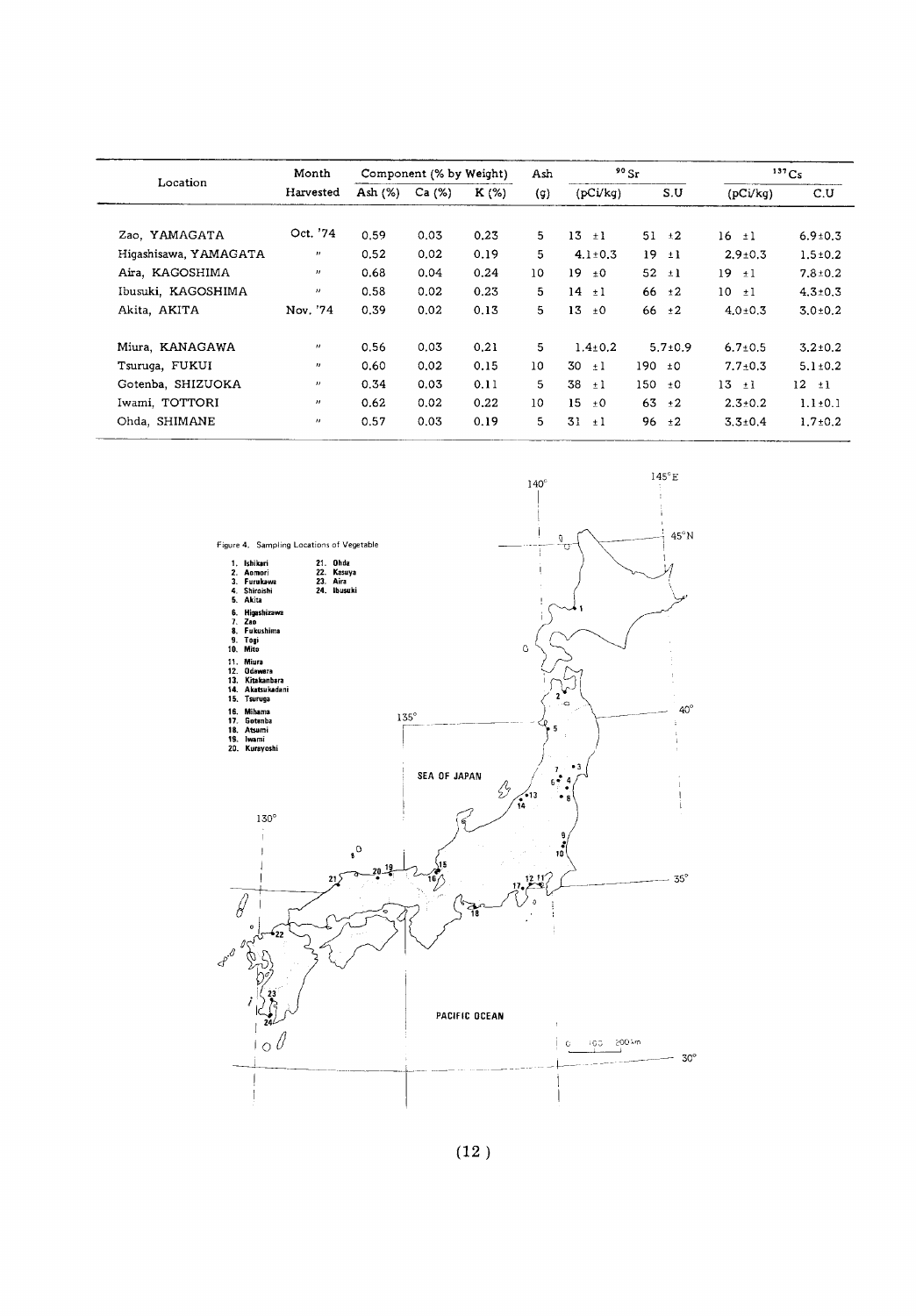#### Strontium-90 and Cesium-137 in Milk

#### (Japan Chemical Analysis Center)

The milk samples have been collected from 28 prefectures by prefectural public health laboratories, and analyzed for strontium-90 and cesium-137 content at Japan Chemical Analysis Center.

Sampling locations are indicated in Figure 5.

Three liters of fresh milk were purchased at a representative farm in each prefecture and carbonized

by prefectural public health laboratories. Such samples were sent to Japan Chemical Analysis Center, and ashed, then analyzed using the method recommended by Science and Technalogy Agency.

Results obtained during the period from June 1974 to March 1975 are shown in Table 5.

Table 5. 90Sr and 137Cs in Milk

 $-$  Jun., 1974 to Mar., 1975  $-$ (Japan Chemical Analysis Center) (Continued from Table 7, No. 36 of this publication)

| Location              | Ash                   |                | Component     |             |               | 90Sr          |               | $137$ Cs      |
|-----------------------|-----------------------|----------------|---------------|-------------|---------------|---------------|---------------|---------------|
|                       | (g)                   | Ash $(g/\ell)$ | $Ca (g/\ell)$ | $K(g/\ell)$ | $(pCi/\ell)$  | S.U           | $(pCi/\ell)$  | C.U.          |
| Jun. 1974             |                       |                |               |             |               |               |               |               |
| Sapporo, HOKKAIDO     | 10                    | 7.02           | 1.09          | 1.54        | $3.4 \pm 0.2$ | $3.1 \pm 0.2$ | $6.1 \pm 0.4$ | $4.0 \pm 0.3$ |
| Asahikawa, HOKKAIDO   | $\alpha$              | 6.57           | 0.99          | 1.57        | $4.3 \pm 0.3$ | $4.3 \pm 0.3$ |               |               |
| Yamaqata, YAMAGATA    | $\boldsymbol{\alpha}$ | 6.44           | 1.02          | 1.40        | $1.0 \pm 0.1$ | $1.0 \pm 0.1$ | $6.2 \pm 0.4$ | $4.4 \pm 0.3$ |
| Toyono, OSAKA         | $\boldsymbol{\theta}$ | 7.42           | 1.08          | 1.54        | $2.5 \pm 0.2$ | $2.3 \pm 0.2$ | $3.5 \pm 0.4$ | $2.3 \pm 0.3$ |
| Saihaku, TOTTORI      | $\boldsymbol{\mu}$    | 7.68           | 1.03          | 1,52        | $4.5 \pm 0.2$ | $4.4 \pm 0.2$ | $11 \pm 1$    | $7.2 \pm 0.7$ |
| Jul. 1974             |                       |                |               |             |               |               |               |               |
| Aomori, AOMORI        | $\pmb{\mu}$           | 6.26           | 0.83          | 1.40        | $28 + 1$      | $34 \pm 1$    | $24 \pm 1$    | $17 \pm 1$    |
| Akita, AKITA          | $\bar{\bar{B}}$       | 6.30           | 0.69          | 1.29        | $4.8 \pm 0.2$ | $7.0 \pm 0.3$ | $5.7 \pm 0.4$ | $4.4 \pm 0.3$ |
| Fukushima, FUKUSHIMA  | $\boldsymbol{n}$      | 7.59           | 1.21          | 1.76        | $3.0 \pm 0.2$ | $2.5 \pm 0.2$ | $7.6 \pm 0.5$ | $4.3 \pm 0.3$ |
| Mito, IBARAKI         | $\boldsymbol{H}$      | 7.63           | 1.51          | 1.53        | $2.9 \pm 0.2$ | $1.9 \pm 0.1$ | $7.5 \pm 0.4$ | $4.9 \pm 0.3$ |
| Izu oshima, TOKYO     | $_{ti}$               | 6.68           | 0.92          | 1.54        | $2.7 \pm 0.2$ | $2.9 \pm 0.2$ | $19 \pm 1$    | $12 + 1$      |
| Yokohama, KANAGAWA    | $\pmb{r}$             | 7.33           | 1.08          | 1.74        | $1.0 + 0.2$   | $0.9 \pm 0.2$ | $2.2 \pm 0.3$ | $1.3 \pm 0.2$ |
| Nishikanbara, NIIGATA | $\boldsymbol{r}$      | 7.16           | 1,07          | 1.45        | $3.4 \pm 0.2$ | $3.2 \pm 0.2$ | $11 \pm 0$    | $7.6 \pm 0$   |
| Hakui, ISHIKAWA       | $\boldsymbol{u}$      | 6.33           | 0.83          | 1.58        | $3.8 + 0.3$   | $4.6 \pm 0.4$ | $8.1 \pm 0.4$ | $5.1 \pm 0.3$ |
| Gotenba, SHIZUOKA     | Ħ                     | 7.23           | 1.19          | 1.56        | $5.9 \pm 0.2$ | $5.0 \pm 0.2$ | 46 $±1$       | $29 \pm 1$    |
| Toyota, AICHI         | $\boldsymbol{\mu}$    | 8.13           | 1.25          | 1,66        | $1.4 \pm 0.2$ | $1.1 \pm 0.2$ | $2.4 \pm 0.3$ | $1.4 \pm 0.2$ |
| Yatsuka, SHIMANE      | $\boldsymbol{\mu}$    | 7.05           | 1.06          | 1.38        | $3.5 \pm 0.2$ | $3.3 \pm 0.2$ | $3.9 \pm 0.3$ | $2.8 \pm 0.2$ |
| Tsuyama, OKAYAMA      | ×.                    | 7.34           | 1.17          | 1.56        | $1.3 \pm 0.2$ | $1.1 \pm 0.2$ | $6.6 \pm 0.4$ | $4.2 \pm 0.3$ |
| Kabe, HIROSHIMA       | $\boldsymbol{\mu}$    | 6.66           | 1.17          | 1.43        | $2.4 \pm 0.2$ | $2.1 \pm 0.2$ | $5.7 \pm 0.4$ | $4.0 \pm 0.3$ |
| Kochi, KOCHI          | n                     | 7.21           | 1.15          | 1.43        | $1.9 \pm 0.2$ | $1.7 \pm 0.2$ | $3.7 \pm 0.3$ | $2.6 \pm 0.2$ |
| Kasuya, FUKUOKA       | $\boldsymbol{\mu}$    | 7.42           | 1.17          | 1.77        | $1.9 + 0.2$   | $1.6 \pm 0.2$ | $3.5 \pm 0.3$ | $2.0 \pm 0.2$ |
| Nameshi, NAGASAKI     | $\boldsymbol{\theta}$ | 7.13           | 1.08          | 1,73        | $3.9 + 0.2$   | $3.6 \pm 0.2$ | $16 \pm 1$    | $9.2 \pm 0.6$ |
| Aira, KAGOSHIMA       | n.                    | 6,95           | 1.12          | 1.40        | $2.4 \pm 0.1$ | $2.1 \pm 0.1$ | $6.4 \pm 0.4$ | $4.6 \pm 0.3$ |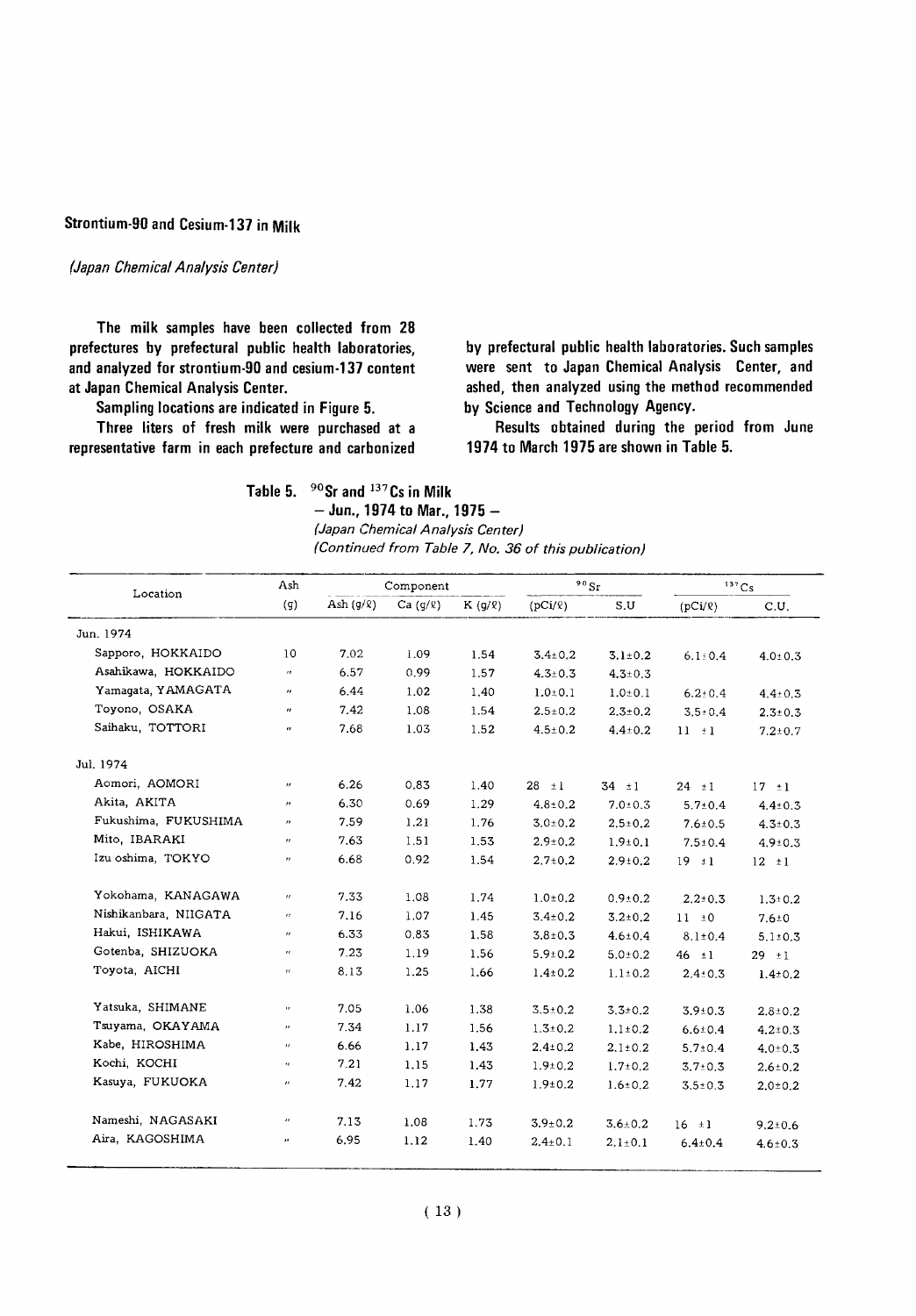|                       | Ash                   |                | Component    |             | $90$ Sr       |               | $137$ Cs                   |               |
|-----------------------|-----------------------|----------------|--------------|-------------|---------------|---------------|----------------------------|---------------|
| Location              | (g)                   | Ash $(g/\ell)$ | $Ca(g/\ell)$ | $K(g/\ell)$ | $(pCi/\ell)$  | S.U           | $(pCi/\ell)$               | C.U           |
| Aug. 1974             |                       |                |              |             |               |               |                            |               |
| Asahikawa, HOKKAIDO   | 10                    | 7.40           | 1.11         | 1.58        | $5.3 \pm 0.3$ | $4.8{\pm}0.3$ | $8.0 \pm 0.7$              | $5.1 \pm 0.4$ |
| Zao, MIYAGI           | $\boldsymbol{\mu}$    | 7.20           | 1.57         | 1.76        | $13 + 0.4$    | $8.0 \pm 0.3$ | 55 $±1$                    | $31 \pm 1$    |
| Izu oshima, TOKYO     | $\boldsymbol{H}$      | 6.78           | 1.00         | 1.32        | $5.4 \pm 0.3$ | $5.4{\pm}0.3$ | $38 + 1$                   | $29 \pm 1$    |
| Nishikanbara, NIIGATA | 20                    | 14.3           | 1.14         | 1.36        | $2.9 \pm 0.2$ | $2.5 \pm 0.2$ | $3.1 \pm 0.3$              | $2.3 \pm 0.2$ |
| Fukui, FUKUI          | 10                    | 7.38           | 1.09         | 1.51        | $2.8 \pm 0.2$ | $2.6 \pm 0.2$ | $6.5 \pm 0.4$              | $4.3 \pm 0.3$ |
| Kyoto, KYOTO          | $\pmb{r}$             | 6.38           | 0.99         | 1.33        | $2.4 \pm 0.2$ | $2.4 \pm 0.2$ | $1.4 \pm 0.2$              | $1.1 \pm 0.2$ |
| Akashi, HYOGO         | $\pmb{r}$             | 7.11           | 1.02         | 1.53        | $3.1 \pm 0.2$ | $3.0 \pm 0.2$ | $3.2 \pm 0.3$              | $2.1 \pm 0.2$ |
| Kabe, HIROSHIMA       | $\boldsymbol{H}$      | 6.76           | 1.02         | 1.49        | $1.8 \pm 0.2$ | $1.8 + 0.2$   | $4.7 \pm 0.4$              | $3.2 \pm 0.3$ |
| Abu, YAMAGUCHI        | $\boldsymbol{H}$      | 6.67           | 1.02         | 1.78        | $2.6 \pm 0.2$ | $2.5 \pm 0.2$ | $5.3{\scriptstyle \pm0.4}$ | $3.0 \pm 0.2$ |
| Kochi, KOCHI          | $\pmb{\mu}$           | 7.08           | 0.99         | 1.34        | $2.7 \pm 0.2$ | $2.7 \pm 0.2$ | $2.4 \pm 0.3$              | $1.8 \pm 0.2$ |
| Kasuya, FUKUOKA       | $\boldsymbol{t}$      | 7.19           | 1.06         | 1.45        | $1.8{\pm}0.1$ | $1.7 + 0.1$   | $1.7 \pm 0.3$              | $1.2 \pm 0.2$ |
| Yamato, SAGA          | $\pmb{\mathcal{H}}$   | 7.08           | 1.10         | 1.61        | $3.0 \pm 0.2$ | $2.7 \pm 0.2$ | $10 + 0$                   | $6.2 \pm 0$   |
| Sep. 1974             |                       |                |              |             |               |               |                            |               |
| Fukushima, FUKUSHIMA  | $\mathbf{u}$          | 7.70           | 1.24         | 1.59        | $2.8 \pm 0.2$ | $2.3 \pm 0.2$ | $8.2 \pm 0.5$              | $5.2 \pm 0.3$ |
| Yokohama, KANAGAWA    | $\boldsymbol{\mu}$    | 7.74           | 1.16         | 1.56        | $1.4 \pm 0.2$ | $1.2 \pm 0.2$ | $3.1 \pm 0.3$              | $2.0 \pm 0.2$ |
| Fukui, FUKUI          | $\boldsymbol{\theta}$ | 7.04           | 1.07         | 1.39        | $2.6 \pm 0.1$ | $2.4 \pm 0.1$ | $4.1 \pm 0.4$              | $2.9 \pm 0.3$ |
| Toyono, OSAKA         | $\boldsymbol{\eta}$   | 7.48           | 1.11         | 1.38        | $2.3 \pm 0.1$ | $2.1 \pm 0.1$ | $2.6 \pm 0.3$              | $1.9 \pm 0.2$ |
| Abu, YAMAGUCHI        | $\mathbf{u}$          | 7.27           | 1.13         | 1.41        | $2.6 \pm 0.1$ | $2.3 \pm 0.1$ | $6.0 \pm 0.4$              | $4.3 \pm 0.3$ |
| Aira, KAGOSHIMA       | $\boldsymbol{\mu}$    | 7.99           | 1.18         | 1.53        | $3.7 \pm 0.2$ | $3.1 \pm 0.2$ | $11 \pm 1$                 | $7.2 \pm 0.7$ |
| Oct. 1974             |                       |                |              |             |               |               |                            |               |
| Akita, AKITA          | $\pmb{\mu}$           | 6.98           | 0.99         | 1.43        | $1.6 \pm 0.1$ | $1.6 \pm 0.1$ | $4.9 \pm 0.4$              | $3.4 \pm 0.3$ |
| Yamagata, YAMAGATA    | $\boldsymbol{\mu}$    | 6.76           | 1.02         | 1.66        | $2.1 \pm 0.1$ | $2.1 \pm 0.1$ | $5.5 \pm 0.4$              | $3.3 \pm 0.2$ |
| Mito, IBARAKI         | $\boldsymbol{\mu}$    | 7.40           | 0.95         | 1.55        | $2.1 \pm 0.2$ | $2.2 \pm 0.2$ |                            |               |
| Izu oshima, TOKYO     | $\boldsymbol{\mu}$    | 7.89           | 1.22         | 1.70        | $21 \pm 1$    | $17 \pm 1$    | 113 $\pm 0$                | 66 $±0$       |
| Nishikanbara, NIIGATA | $\boldsymbol{\mu}$    | 11.4           | 1.23         | 1.41        | $2.5 \pm 0.2$ | $2.0 \pm 0.2$ | $3.8 + 0.4$                | $2.7 \pm 0.3$ |
| Hakui, ISHIKAWA       | $\boldsymbol{n}$      | 7,30           | 1.10         | 1.85        | $1.5 \pm 0.2$ | $1.4 \pm 0.2$ | $8.0 \pm 0.6$              | $4.3 \pm 0.3$ |
| Fukui, FUKUI          | $\boldsymbol{n}$      | 8.33           | 1.28         | 1.68        | $3.7 \pm 0.2$ | $2.9 \pm 0.2$ | $8.8 \pm 0.5$              | $5.2 \pm 0.3$ |
| Gotenba, SHIZUOKA     |                       | 7.42           | 1.15         | 1.47        | $4.3 \pm 0.2$ | $3.7 \pm 0.2$ | $11 \pm 1$                 | $7.5 \pm 0.7$ |
| Toyota, AICHI         | $\pmb{\pi}$           | 7.95           | 1.15         | 1.56        | $1.4 \pm 0.2$ | $1.2 \pm 0.2$ | $3.6 \pm 0.4$              | $2.3 \pm 0.3$ |
| Akashi, HYOGO         | $\pmb{\cdot}$         | 7.38           | 1.10         | 1.34        | $2.8 \pm 0.2$ | $2.5 \pm 0.2$ | $2.3 \pm 0.3$              | $1.7 \pm 0.2$ |
| Saihaku, TOTTORI      | $\boldsymbol{\mu}$    | 7.74           | 0.99         | 1.46        | $1.4 \pm 0.2$ | $1.4 \pm 0.2$ | $4.6 \pm 0.4$              | $3.2 \pm 0.3$ |
| Yatsuka, SHIMANE      | $\boldsymbol{n}$      | 6.67           | 1.06         | 1.35        | $1.7 \pm 0.1$ | $1.6 \pm 0.1$ | $4.5 \pm 0.4$              | $3.3 \pm 0.3$ |
| Tsuyama, OKAYAMA      | $\boldsymbol{\mu}$    | 7.65           | 1.25         | 1.53        | $1.8 \pm 0.2$ | $1.4 \pm 0.2$ | $1.8 \pm 0.3$              | $1.2 \pm 0.2$ |
| Kabe, HIROSHIMA       | $\boldsymbol{H}$      | 8.88           | 1.30         | 1.85        | $2.9 \pm 0.3$ | $2.2 \pm 0.2$ | $6.6 \pm 0.5$              | $3.6 \pm 0.3$ |
| Kochi, KOCHI          | H.                    | 7.45           | 0.99         | 1.74        | $7.6 \pm 0.3$ | $7.7 \pm 0.3$ | $3.4 \pm 0.3$              | $2.0 \pm 0.2$ |
| Kasuya, FUKUOKA       | $\boldsymbol{\alpha}$ | 7.48           | 0.99         | 1.26        | $2.4 \pm 0.2$ | $2.4 \pm 0.2$ | $2.9 \pm 0.3$              | $2.3 \pm 0.2$ |
| Nameshi, NAGASAKI     | $\pmb{\mu}$           | 6.68           | 0.96         | 1.59        | $1.9 \pm 0.1$ | $2.0 \pm 0.1$ | $3.5 \pm 0.3$              | $2.2 \pm 0.2$ |
| Nov. 1974             |                       |                |              |             |               |               |                            |               |
| Asahikawa, HOKKAIDO   | $\boldsymbol{\mu}$    | 6.98           | 0.93         | 1.66        | $8.1 \pm 0.4$ | $8.7 \pm 0.4$ | $11 \pm 1$                 | $6.6 \pm 0.6$ |
| Sapporo, HOKKAIDO     | Ħ                     | 6.90           | 1.09         | 1.53        | $2.8 \pm 0.2$ | $2.6 \pm 0.2$ | $7.6 \pm 0.4$              | $5.0 \pm 0.3$ |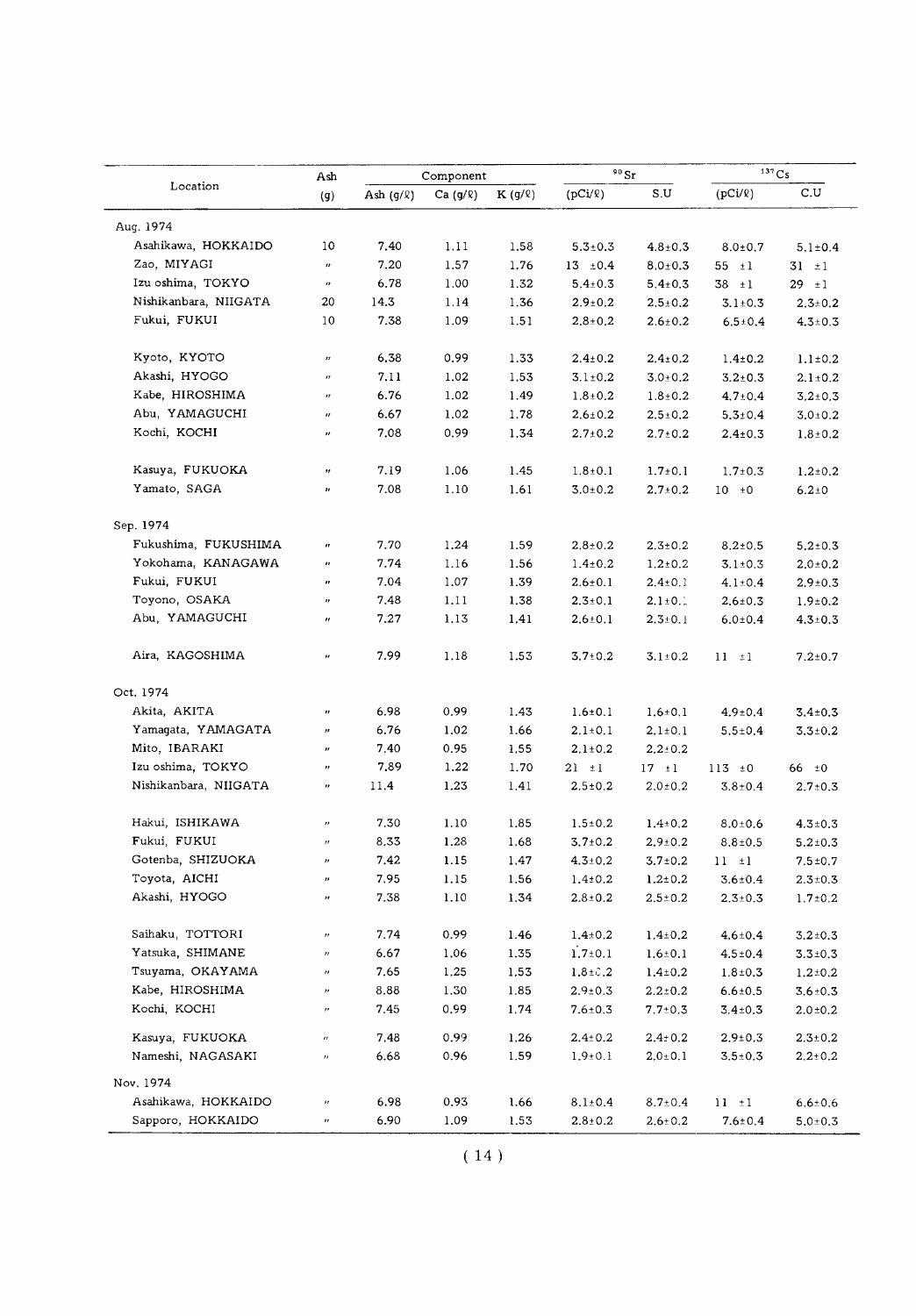|                       | Ash                 |                | Component     |             |               | $^{90}\rm{Sr}$ |               | 137Cs         |
|-----------------------|---------------------|----------------|---------------|-------------|---------------|----------------|---------------|---------------|
| Location              | (q)                 | Ash $(g/\ell)$ | Ca $(g/\ell)$ | $K(g/\ell)$ | (pCi/2)       | S.U            | $(pCi/\ell)$  | C.U           |
|                       |                     |                |               |             |               |                |               |               |
| Aomori, AOMORI        | 10                  | 7.07           | 0.92          | 1.35        | $11 \pm 1$    | $12 \pm 1$     | $8.7 \pm 0.5$ | $6.4 \pm 0.4$ |
| Zao, MIYAGI           | $\boldsymbol{\mu}$  | 7.56           | 1.22          | 1.57        | $8.7 \pm 0.4$ | $7.1 \pm 0.3$  | $31 + 1$      | $20 \pm 1$    |
| Kyoto, KYOTO          | $\boldsymbol{\mu}$  | 6.10           | 0.93          | 1.13        | $1.8 + 0.1$   | $1.9 \pm 0.1$  | $3.0 \pm 0.3$ | $2.7 \pm 0.3$ |
| Toyono, OSAKA         | $\pmb{\pi}$         | 7.27           | 1.05          | 1.32        | $2.0 \pm 0.2$ | $1.9 \pm 0.2$  | $1.9 \pm 0.3$ | $1.4 \pm 0.2$ |
| Yamato, SAGA          | $\boldsymbol{\eta}$ | 7.38           | 1.12          | 1.31        | $2.1 \pm 0.1$ | $1.9 \pm 0.1$  | $4.7 \pm 0.4$ | $3.6 \pm 0.3$ |
| Dec. 1974             |                     |                |               |             |               |                |               |               |
| Yatsuka, SHIMANE      | $\boldsymbol{\mu}$  | 6.27           | 0.92          | 1.20        | $2.4 \pm 0.2$ | $2.6 \pm 0.2$  | $5.4 \pm 0.4$ | $4.5 \pm 0.3$ |
| Aira, KAGOSHIMA       | $\pmb{H}$           | 7.41           | 1.15          | 1.47        | $3.2 \pm 0.2$ | $2.8 \pm 0.2$  | $9.6 \pm 0.5$ | $6.5 \pm 0.3$ |
| Jan. 1975             |                     |                |               |             |               |                |               |               |
| Asahikawa, HOKKAIDO   | $\pmb{r}$           | 7.14           | 1.10          | 1.41        | $3.8 \pm 0.2$ | $3.5 \pm 0.2$  |               |               |
| Izu oshima, TOKYO     | $\mathbf{r}$        | 7.18           | 1,18          | 1.44        | $5.7 \pm 0.3$ | $4.8 \pm 0.3$  | $34 \pm i$    | 24 $\pm 1$    |
| Nishikanbara, NIIGATA | $\boldsymbol{H}$    | 7.08           | 1.06          | 1.31        | $2.5 \pm 0.2$ | $2.4 \pm 0.2$  | $6.6 \pm 0.5$ | $5.0 \pm 0.4$ |
| Fukui, FUKUI          | $\boldsymbol{H}$    | 7.28           | 1.09          | 1.44        | $3.1 \pm 0.2$ | $2.8 \pm 0.2$  | $5.7 + 0.4$   | $4.0 \pm 0.3$ |
| Toyono, OSAKA         | Ħ                   | 7.29           | 1.09          | 1.36        | $1.7 \pm 0.1$ | $1.6 \pm 0.1$  | $2.5 \pm 0.3$ | $1.8 + 0.2$   |
| Hoshiya, WAKAYAMA     | $\boldsymbol{\mu}$  | 7.43           | 1.03          | 1.41        | $1.3 \pm 0.1$ | $1.3 \pm 0.1$  | $2.5 \pm 0.3$ | $1.8 + 0.2$   |
| Hoshiya, WAKAYAMA     | $\boldsymbol{n}$    | 7.44           | 1.13          | 1.50        | $1.6 \pm 0.1$ | $1.4 \pm 0.1$  | $1.8 \pm 0.3$ | $1.2 \pm 0.2$ |
| Kabe, HIROSHIMA       | $\boldsymbol{\mu}$  | 6.63           | 0.93          | 1.36        | $3.4 \pm 0.2$ | $3.7 \pm 0.2$  | $2.2 \pm 0.3$ | $1.6 \pm 0.2$ |
| Kochi, KOCHI          | $\boldsymbol{\eta}$ | 7.46           | 1.10          | 1,42        | $3.9 + 0.2$   | $3.5 \pm 0.2$  | $3.2 \pm 0.4$ | $2.3 \pm 0.3$ |
| Kasuya, FUKUOKA       | $\pmb{\varepsilon}$ | 7.36           | 1.14          | 1.37        | $2.1 \pm 0.1$ | $1.8 + 0.1$    | $5.4 \pm 0.4$ | $3.9 \pm 0.3$ |
| Feb. 1975             |                     |                |               |             |               |                |               |               |
| Yatsuka, SHIMANE      | $\boldsymbol{H}$    | 6.78           | 1.13          | 1.46        | $9.8 \pm 0.4$ | $8.7 \pm 0.4$  | $4.7 \pm 0.4$ | $3.2 \pm 0.3$ |
| Mar. 1975             |                     |                |               |             |               |                |               |               |
| Aira, KAGOSHIMA       | $\boldsymbol{\mu}$  | 7.13           | 1.04          | 1.36        | $4.1 \pm 0.2$ | $3.0 \pm 0.1$  | $37 \pm 1$    | $27 \pm 1$    |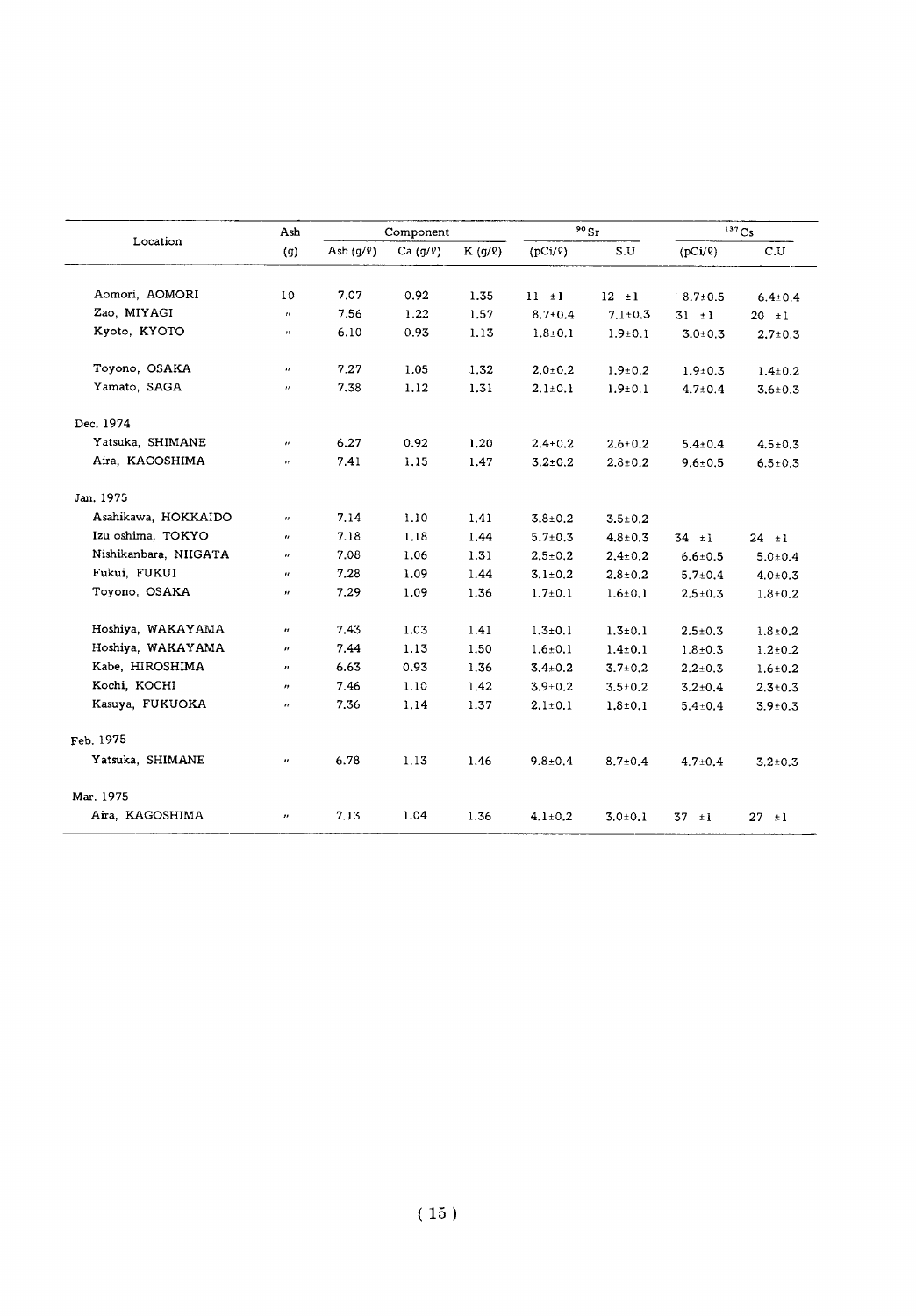

 $(16)$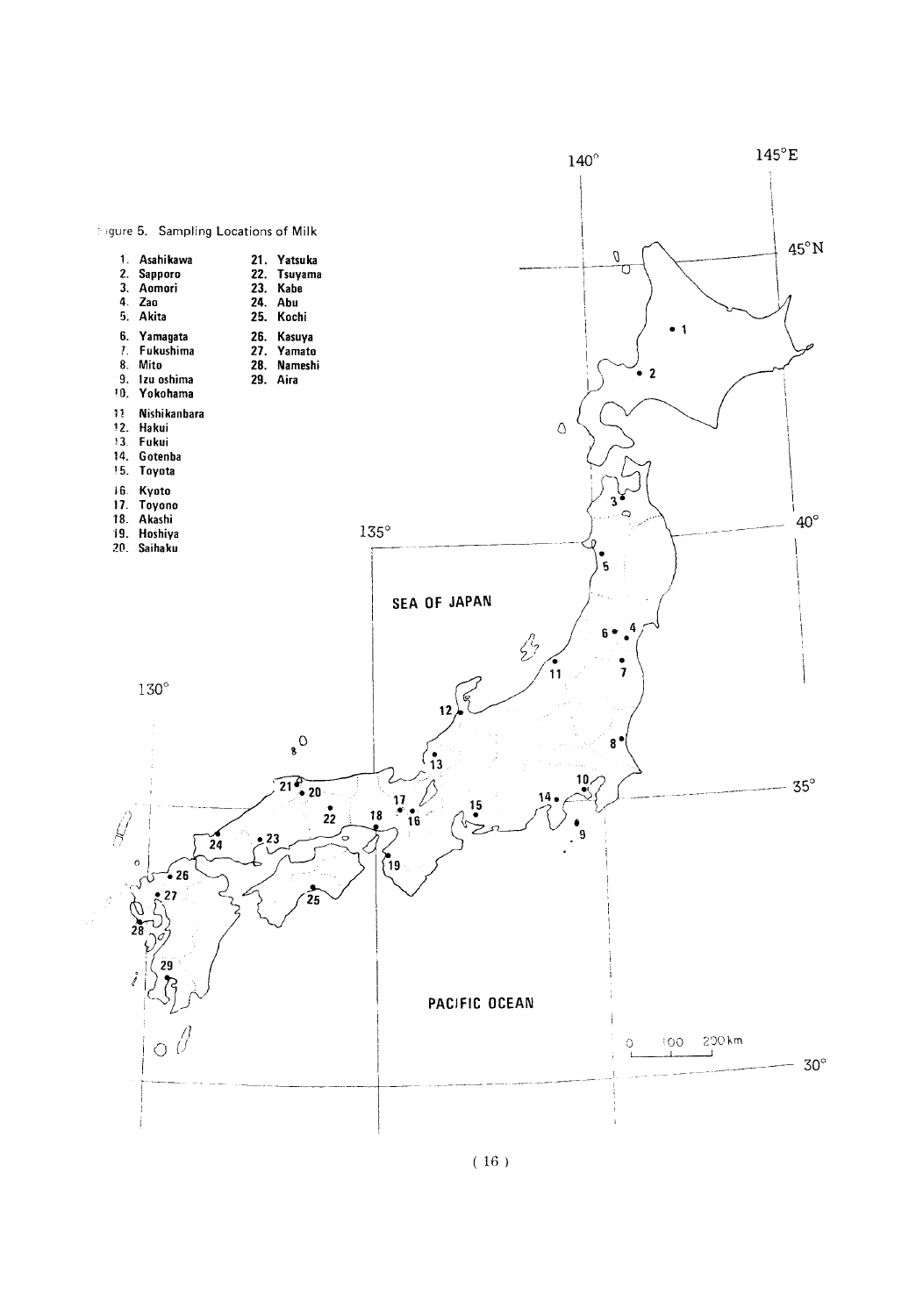#### Strontium-90 and Cesium-137 in Powdered Milk

#### (Japan Chemical Analysis Center)

Japan Chemical Analysis Center has analyzed the strontium-90 and cesium-137 content in powdered milk.

The samples were purchased on the open market from powdered milk producers.

The analysis of strontium-90 and cesium-137 content was carried out using the method recommended by Science and Technology Agency.

Results obtained in February 1975 are shown in Table 6.

| Table 6. | $90$ Sr and $137$ Cs in Powdered Milk                |
|----------|------------------------------------------------------|
|          | $-$ February, 1975 $-$                               |
|          | (Japan Chemical Analysis Center)                     |
|          | (Continued from Table 8, No. 36 of this publication) |

| Name of         | Ash |           | Component (% by weight) |         | $^{90}$ Sr     |               |           | $137C_S$      |
|-----------------|-----|-----------|-------------------------|---------|----------------|---------------|-----------|---------------|
| Producer        | (g) | Ash $(%)$ | (%)<br>Ca               | $K(\%)$ | (pCi/kg)       | S.U           | (pCi/kg)  | C.U           |
| YUKIJIRUSHI     | 30  | 3.28      | 0.31                    | 0.56    | 13.<br>$\pm 1$ | $4.1 \pm 0.2$ | 110±0     | 20.<br>±0     |
| <b>WAKODO</b>   | 30  | 3.04      | 0.31                    | 0.60    | $7.7 \pm 0.3$  | $2.5 \pm 0.1$ | $34 + 1$  | $5.6 \pm 0.2$ |
| MEIJI           | 30  | 2.89      | 0.43                    | 0.61    | 20<br>±0       | $4.6 \pm 0.1$ | 150±0     | 25.<br>±0     |
| <b>MORINAGA</b> | 30  | 2.21      | 0.44                    | 0.62    | 16<br>±0       | $3.6 \pm 0.1$ | $100\pm0$ | 16<br>±Ο      |

#### Strontium-90 and Cesium-137 in Tea

(Japan Chemical Analysis Center)

Japan Chemical Analysis Center has analyzed the strontium-90 and cesium-137 content in processed-tea. Tea samples were send by prefectural public health laboratories of Shizuoka, Kyoto and Kagoshima.

Sampling locations are shown in Figure 7.

These samples were ashed at 450°C, and analyzed by the method recommended by Science and Technology Agency.

Results obtained during the period from May to October 1974 are shown in Table 7.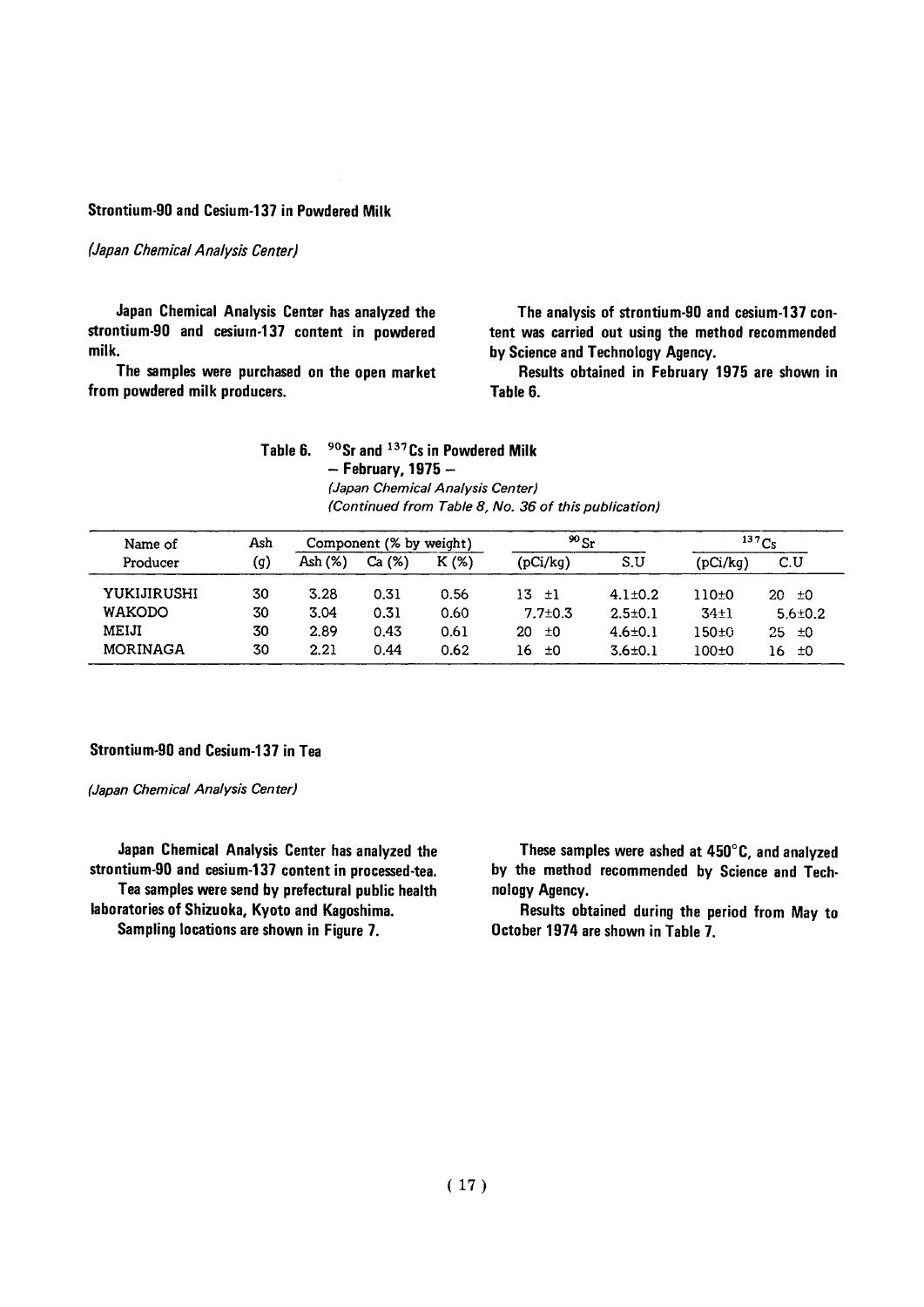#### Table 7. 90Sr and 137Cs in Tea  $-$  May to Oct., 1974  $-$ (Japan Chemical Analysis Center)

(Continued from Table 11, No. 36 of this publication)

|          |                   |                     | Ash | $90$ Sr<br>Component |        |          |              |            | $137$ Cs     |               |  |
|----------|-------------------|---------------------|-----|----------------------|--------|----------|--------------|------------|--------------|---------------|--|
| Location |                   | Date of<br>Sampling | (g) | (% by fresh weight)  |        | (pCi/kg) | S,U          | (pCi/kq)   | C.U          |               |  |
|          |                   |                     |     | Ash $(\%)$           | Ca (%) | $K(\%)$  | fresh        |            | fresh        |               |  |
| Kikukawa | <b>SHIZUOKA</b>   | 1974.<br>7          | 15  | 4.73                 | 0.311  | 1.48     | $150 \pm 0$  | $47 \pm 1$ | $480 \pm 10$ | 32 $±0$       |  |
| Shuzenji | $\boldsymbol{H}$  | 7                   | 5.  | 5.04                 |        |          | $200 \pm 10$ |            | $240 \pm 10$ |               |  |
| Handa    | $\bullet$         | 7                   | 5   | 5.32                 | 0.279  | 1.55     | $130 \pm 0$  | $48 + 2$   | $120 \pm 10$ | $7.5 \pm 0.5$ |  |
| Tsuzuki  | <b>KYOTO</b>      | 7                   | 15  | 5.83                 | 0.281  | 2.68     | $120 \pm 0$  | $44 \pm 1$ | $140+0$      | $5.3 \pm 0.1$ |  |
| Yosa     | $^{\prime\prime}$ | 7                   | 15  | 6.33                 | 0.419  | 2.08     | 210±0        | $51 \pm 1$ | $280 \pm 10$ | 14<br>±0      |  |
| Uji      | $\mathbf{r}$      | 1974.10             | 5.  | 5.82                 |        |          | $120 \pm 0$  |            | $160 \pm 10$ |               |  |
| Kawanabe | <b>KAGOSHIMA</b>  | 1974.<br>-5         | 15  | 4.87                 | 0.300  | 2.01     | $120 \pm 0$  | $41 \pm 1$ | $260 \pm 0$  | $13 + 0$      |  |
| Satsuma  | $^{1}$            | 5.                  | 15  | 5.46                 | 0.250  | 1.94     | $95 \pm 2$   | $38 + 1$   | $240 \pm 0$  | $12 \pm 0$    |  |
| Hioki    | $^{\prime\prime}$ | 5                   | 5   | 5.98                 |        |          | $150 \pm 10$ |            | $290 \pm 10$ |               |  |



(18)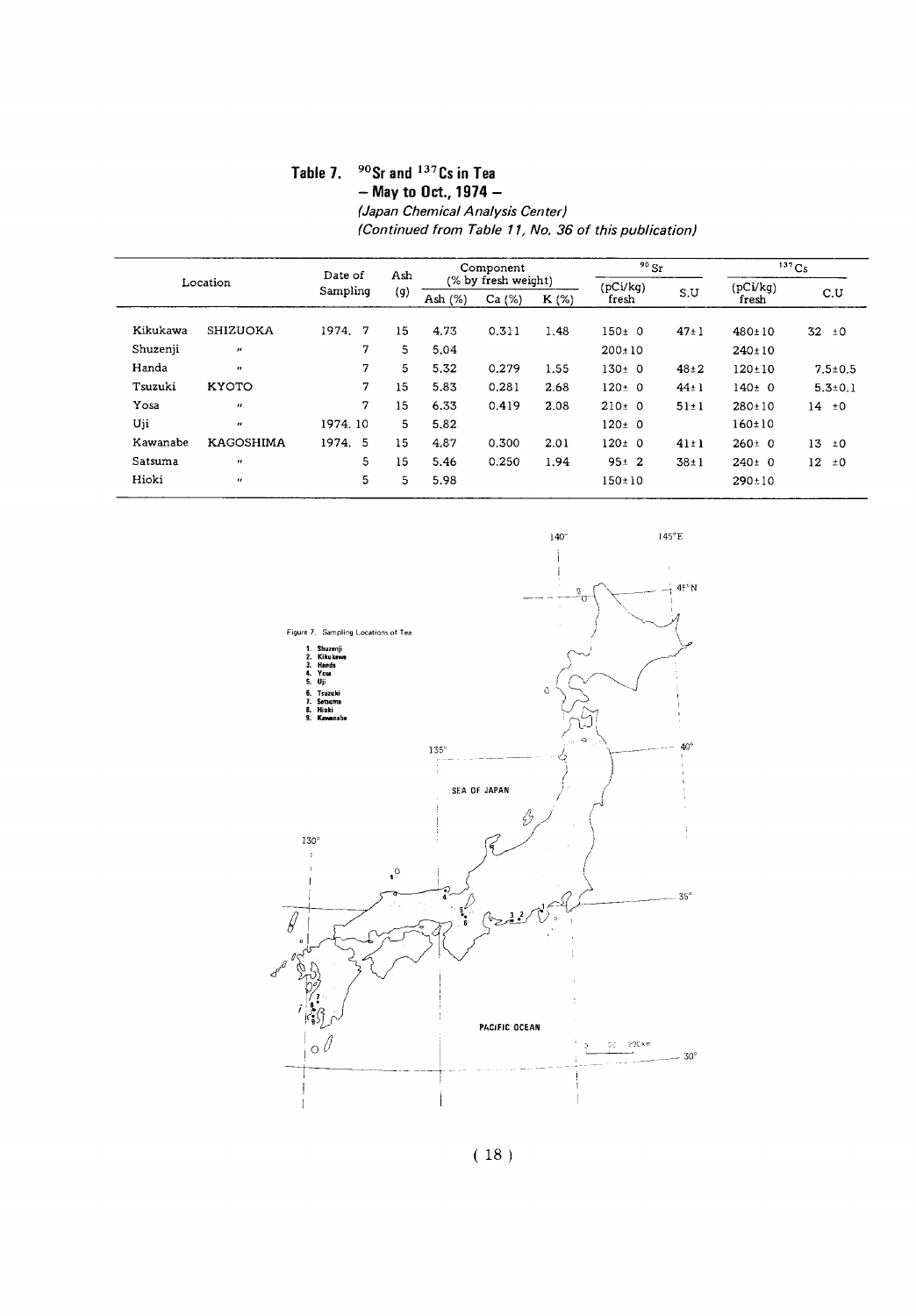## Data of the 17th Nuclear Explosion Test (Under Ground) of the People's Republic of China

Indian Atomic Research Center announced that it had detected the 17th Chinese nuclear test conducted under ground on the 27th October 1975. And the scale of this explosion was equivalent to 20 kilotons TNT.

On the 27th October 1975. New China News Agency announced formally test the People's Republic of China has proved a great success in the under ground nuclear explosion test.

Concerning this test, the gross beta-radioactivity in upper atmosphere and the radioactivity in air at groundlevel were measured, and the gross beta-radioactivity in

**Gross Beta-Radioactivity in Rain and Dry Fallout** 

(Japan Meteorological Agency) (Prefectural Institutes and Laboratories)

Rain water and dry fallout samples were measured by Japan Meteorological Agency (Wajima) and 18 prefectural public health laboratories during the period from October 28 to November 10, 1975.

rain and dry fallout was also measured under the condition of ordinary surveillance system.

fallout was also measured under the condition of ordinary surveillance system.

As a results of these measurements, it was recognized that no especially significant changes were noted in the radioactivity levels observed in rain-out dust, air at ground-level, and particles in the upper atomosphere.

Then, the surveillance system was reverted to the condition of ordinary operation.

And gross beta-activity in each sample showed the same as normal value.

The results obtained and the sampling locations are shown in Table 8, and Figure 8, respectively.

| (Prefectural Institutes and Laboratories) |                   |                       |                            |          |                    |                |           |                                |                 |                 |                 |                                                                                                                                  |
|-------------------------------------------|-------------------|-----------------------|----------------------------|----------|--------------------|----------------|-----------|--------------------------------|-----------------|-----------------|-----------------|----------------------------------------------------------------------------------------------------------------------------------|
|                                           |                   |                       |                            |          |                    |                |           |                                |                 |                 |                 |                                                                                                                                  |
| 29                                        | $29$ $\sim$<br>30 | 31                    |                            |          |                    |                |           | 6                              | 7               | $\mathcal{R}$   | 9               | 10                                                                                                                               |
|                                           |                   |                       |                            |          |                    | 0.0<br>$(-)$   |           | 0.0<br>$(\neg \neg)$           | 0.0<br>$(-)$    |                 |                 |                                                                                                                                  |
| 0.068<br>(0.03)                           | 0.08<br>(3.98)    |                       |                            |          | 0.02<br>(0.02)     | 0.05<br>(0.20) |           |                                | 0.037<br>(0.14) | 0.01<br>(0.81)  | 0.024<br>(0.32) |                                                                                                                                  |
| 0.024<br>(0.27)                           | 0.015<br>(0.35)   |                       |                            |          |                    |                |           |                                | 0.026<br>(0.21) | 0.013<br>(0.06) |                 | 0.027<br>(0.23)                                                                                                                  |
| 0.0<br>$(-)$                              | 0.0<br>$(-)$      |                       |                            |          |                    |                |           |                                | 0.0<br>$(-)$    | 0.0<br>$(-)$    | 0.0<br>$(-)$    | 0.0<br>$(-)$                                                                                                                     |
| 0.008<br>(0.01)                           | 0.001<br>(0.04)   |                       |                            |          |                    |                |           |                                | 0.022           | 0.018<br>(0.16) |                 |                                                                                                                                  |
| 0.011<br>(0.03)                           |                   | 0.003                 |                            |          |                    |                |           |                                | 0.048<br>(0.8)  |                 |                 |                                                                                                                                  |
|                                           |                   | Oct. 1975<br>$28\sim$ | 0.022<br>$(0.05)$ $(0.01)$ | $30\sim$ | $31$ $1$<br>l Nov. | $\overline{a}$ | $2\sim$ 3 | $\frac{3}{4} \sim \frac{1}{4}$ | $4\sim$ 5       |                 | (0.49)          | Upper row: Concentration ( $pCi/cm3$ )<br>(Lower row): Deposition $(mCi/Km^2)$<br>$5^{\circ}$ 6 $\sim$ 7 $\sim$<br>$8\sim 9\sim$ |

Table 8. Gross Beta-Radioactivity in Rain and Dry Fallout

(Japan Meteorological Agency)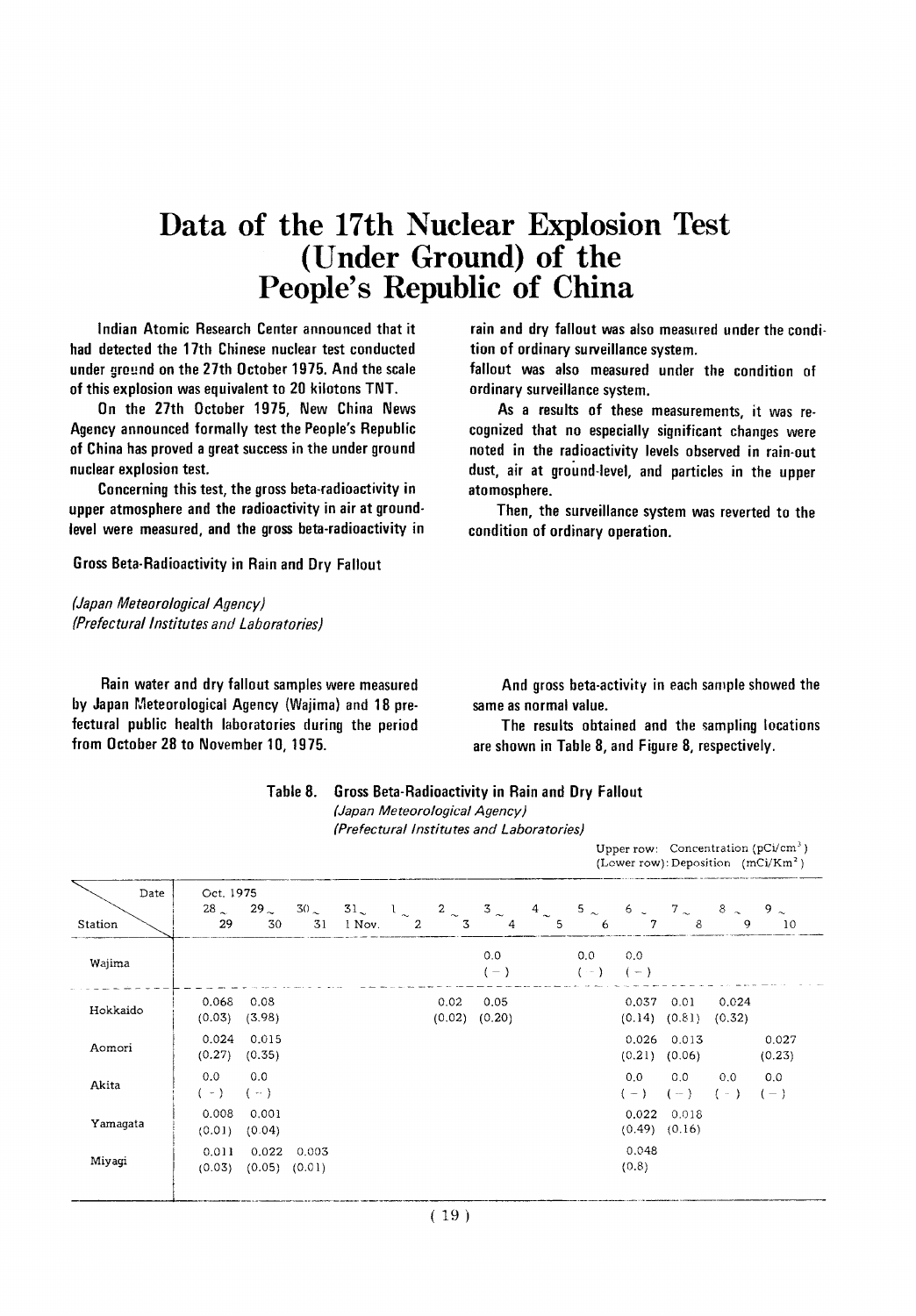| Data      | Oct. 1975       |                   |                            |                  |              |           |                 |                         |                 |                 |                  |                |                 |
|-----------|-----------------|-------------------|----------------------------|------------------|--------------|-----------|-----------------|-------------------------|-----------------|-----------------|------------------|----------------|-----------------|
|           | $28_{\sim}$     | $29_{\sim}$       | $30\degree$                | $31-$            | $1\sim$      | $2\sim$ 3 | $^3\sim$        | $4\sim$                 | $5\sim$         | $6\degree$      | $7\sim$          | $8_{\sim}$     | $9\sim$         |
| Station   | 29              | 30                | 31                         | 1 Nov.           | $\mathbf{2}$ |           | $\overline{4}$  | 5                       | 6               | 7               | 8                | 9              | 10              |
| Fukushima | 0,0<br>$(-)$    | 0.007             | 0.004<br>$(0.07)$ $(0.01)$ | 0.13<br>(0.24)   |              |           |                 | 0,006<br>$(0.42)$ $(-)$ | 0.0             | 0.0<br>$(-)$    | 0.0<br>$(-)$     |                |                 |
| Niigata   | 0.006<br>(0.08) | 0.004<br>(0.05)   |                            |                  |              |           | 0.008<br>(0.06) |                         |                 | 0.002<br>(0.03) | 0.003<br>(0.05)  |                | 0.004<br>(0.05) |
| Fukui     | 0.007<br>(0.06) | 0.009<br>(0.15)   |                            |                  |              |           |                 |                         |                 | 0.0<br>$(-)$    | 0.004<br>(0.05)  |                |                 |
| Ishikawa  | 0.067<br>(1.3)  | 0.029<br>(0.6)    |                            |                  |              |           |                 |                         |                 | 0.124<br>(2.7)  | 0.024<br>(3.6)   | 0.155<br>(8.5) | 0.024<br>(1.1)  |
| Shizuoka  |                 |                   | 0,0<br>$(-)$               | 0.0<br>$(-)$     |              |           |                 |                         |                 | 0.004<br>(0.31) | 0.002<br>(0.001) |                |                 |
| Osaka     | 0.019<br>(0.35) | $(0.01)$ $(0.07)$ | 0.0006 0.007               |                  |              |           |                 |                         |                 | 0.0<br>$(-)$    |                  |                |                 |
| Tottori   | 0.026<br>(1.2)  |                   | 0.053<br>(0.38)            | 0.005<br>(0.012) |              |           |                 | 0.003<br>(0.15)         |                 | 0.015<br>(0.11) | 0.015<br>(0.35)  |                | 0.019<br>(0.65) |
| Shimane   | 0.0<br>$(-)$    | 0.18<br>(0.04)    |                            |                  |              |           | 0.032<br>(0.26) |                         | 0.0<br>$(-)$    | 0.030<br>(0.29) | 0.039<br>(0.05)  |                |                 |
| Yamaquchi | 0.004<br>(0.02) |                   |                            |                  |              |           |                 |                         | 0.029<br>(0.25) | 0,052<br>(1.3)  |                  |                |                 |
| Kochi     |                 | 0.011<br>(0.06)   | 0.012                      | 0.031            |              |           |                 |                         | 0.080<br>(0.11) | 0.0<br>$(-)$    |                  |                |                 |
| Fukuoka   | 0.012<br>(0.48) | 0.020<br>(0.11)   |                            |                  |              |           |                 |                         | 0.050<br>(0.44) | 0.018<br>(0.31) | 0.003<br>(0.003) |                |                 |
| Saga      | 0,0<br>$(-)$    | 0,0<br>$(-)$      |                            |                  |              |           |                 |                         | 0.0<br>$(-)$    | 0.026<br>(0.29) |                  |                |                 |
| Kaqoshima | 0.016<br>(1.1)  |                   | 0.035<br>(0.18)            |                  |              |           | 0.022<br>(0.03) |                         | 0.020<br>(0.67) | 0.023<br>(0.21) |                  |                |                 |

Normal value is under  $0.0-1.0$   $pCi/cm^3$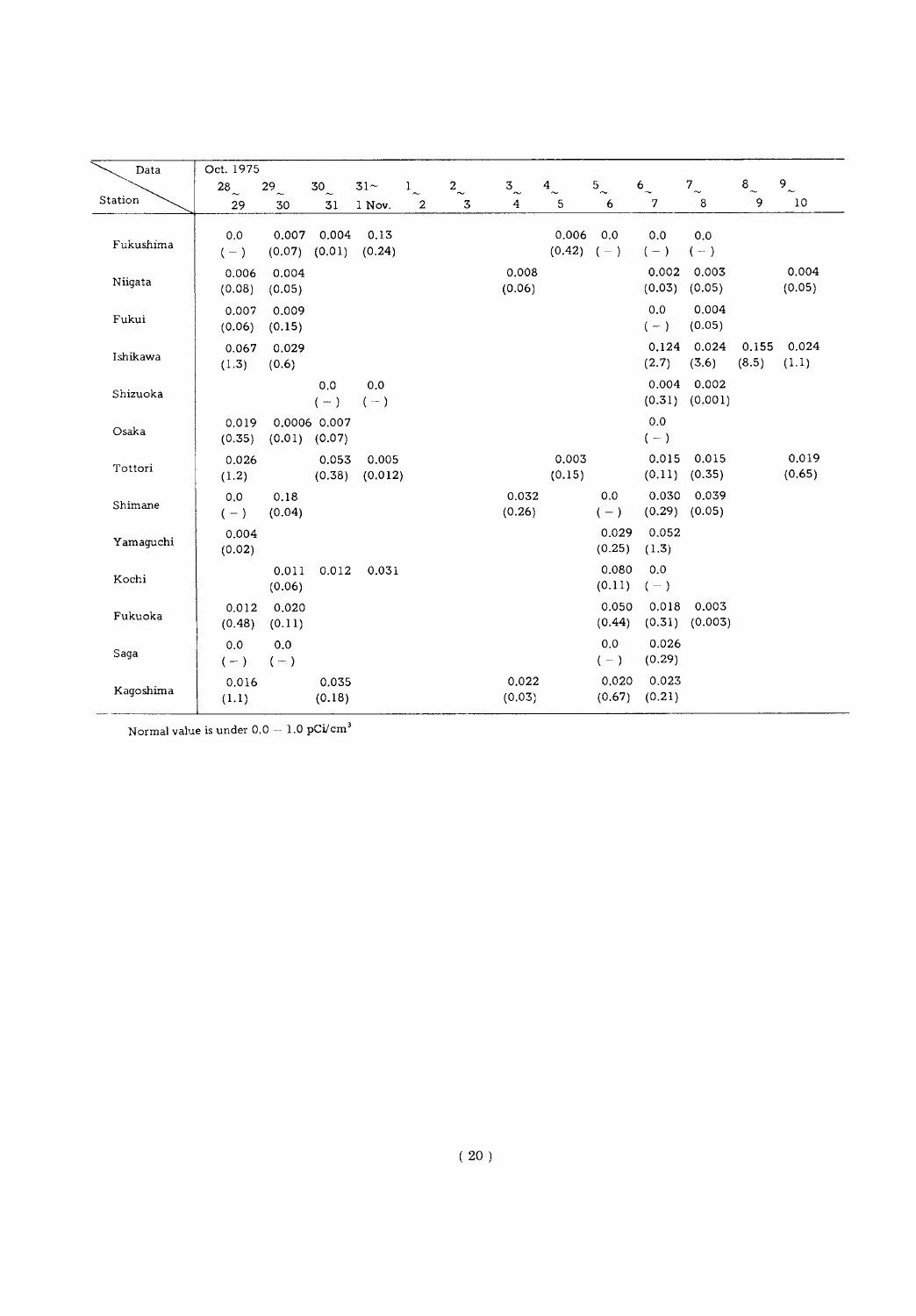

 $(21)$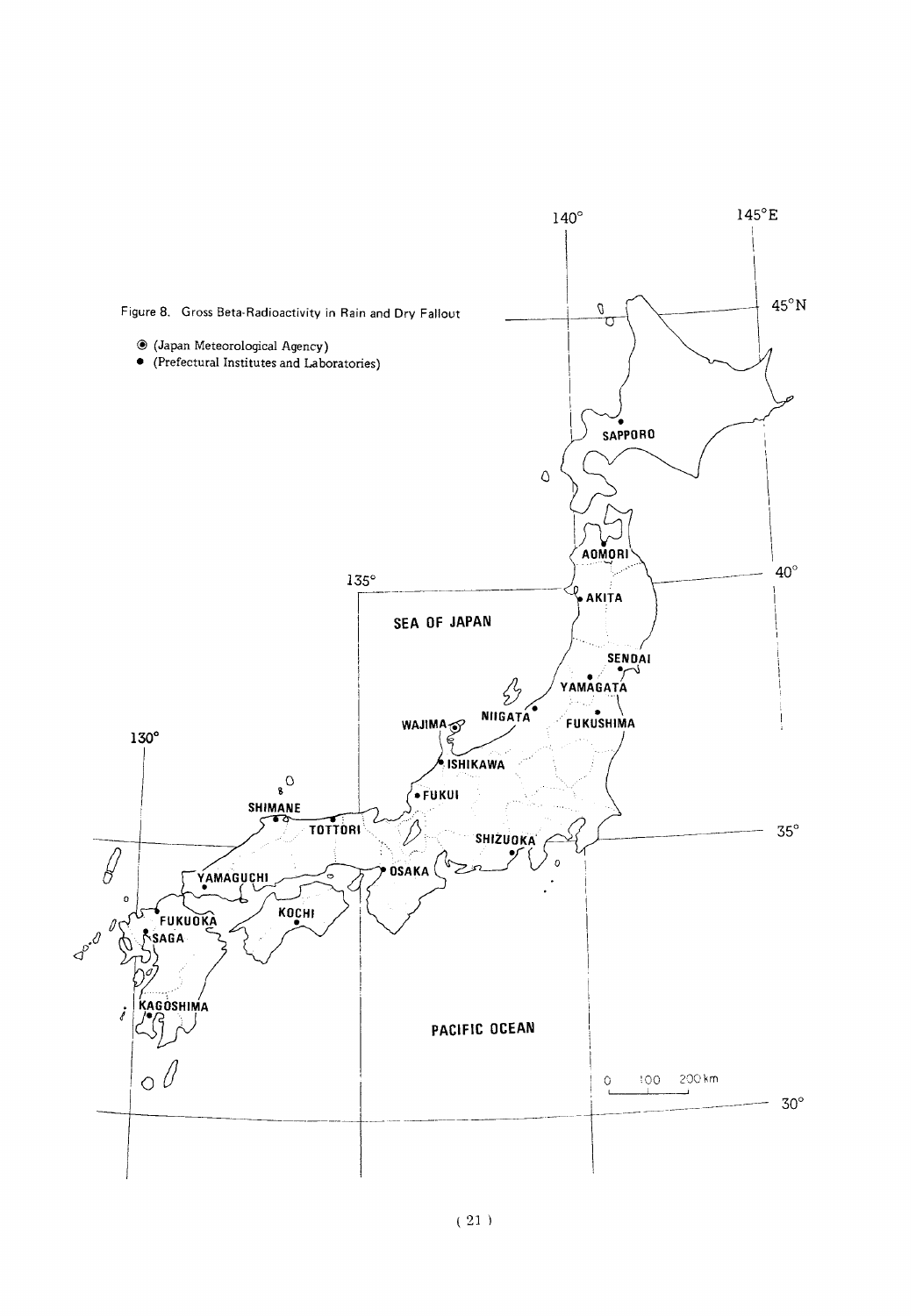#### **Gross Beta-Radioactivity in Upper Air**

#### (Research and Development H.Q., Japan Defence Agency)

Concerning this test, Research and Development H.Q., Japan Defence Agency, has collected the dust samples in upper atomosphere using aircrafts as collectors during the period from October 30 to November 1 and 4, 1975, and has measured the beta-radioactivity

of such samples.

Figure 9, shows two sampling areas in Japan. Results obtained are shown in Table 9. And, as shown in Table 9, gross beta-radioactivity in samples collected showed the same as normal value.

| Table 9. Gross Beta-Radioactivity in Upper Air        |
|-------------------------------------------------------|
| (Research and Development H.Q., Japan Defence Agency) |

| Area             |                        | $Take - Off$      |                                        | Altitude | Activity    |  |
|------------------|------------------------|-------------------|----------------------------------------|----------|-------------|--|
|                  | Data                   | Time              | Flight course                          | (m)      | $(pCi/m^3)$ |  |
|                  | Oct. 30th              | $8:39 \sim 9:55$  | Misawa -- Niigata -- Misawa            | 6,000    | 0.05        |  |
| Northern<br>Area | 31 <sub>th</sub><br>11 | $8:30 \sim 9:47$  | $^{\prime\prime}$                      | 6,000    | 0.03        |  |
|                  | Nov.<br>lst            | $8:20 \sim 9:20$  | Misawa-Niigata-Iruma                   | 6,000    | 0.05        |  |
| Central<br>Area  | 4th<br>Nov.            | $9:30 \sim 10:17$ | Iruma-Maebashi-Kamo-<br>Maebashi-Iruma | 6,000    | 0.06        |  |

In 1973 & 1974, Normal value of Gross Beta-Radioactivity in Upper Air (Altitude 6,000 m) is 0.02 ~ 2.21 pCi/m<sup>3</sup>.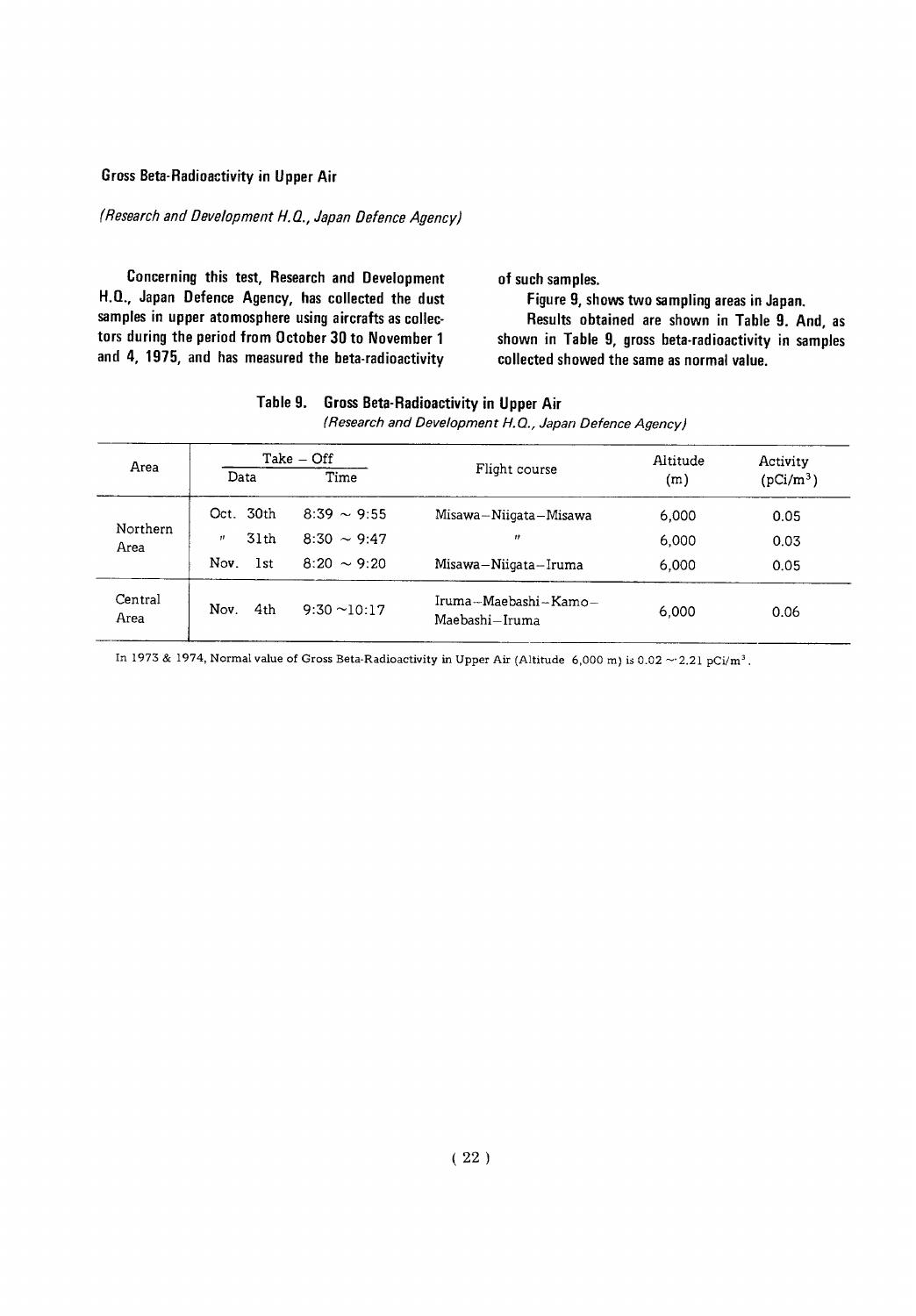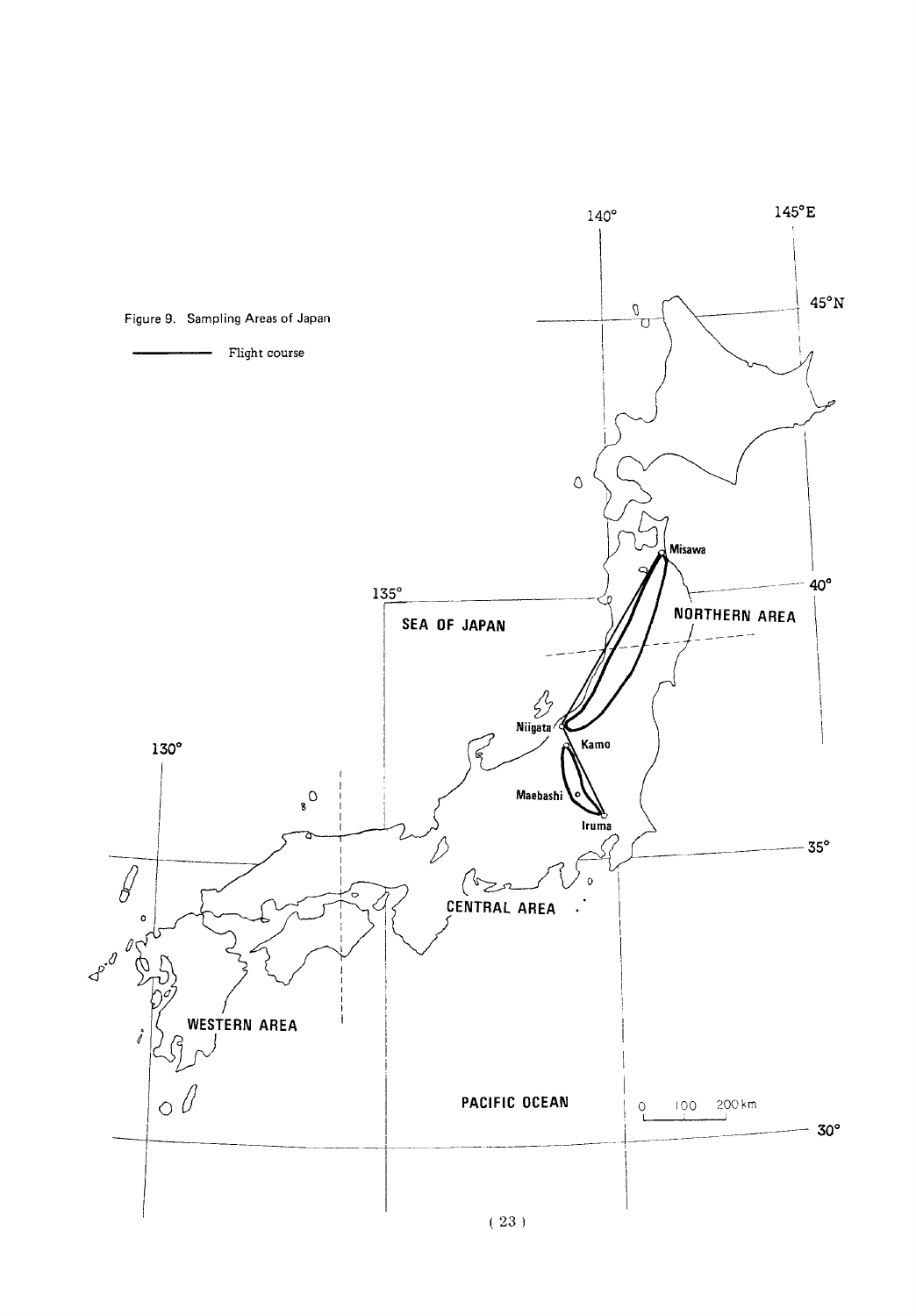#### **Monitoring Posts**

(Japan Meteorological Agency) (Prefectural Institutes and Laboratories)

Radioactivity in air was measured in two monitoring posts of Japan Meteorological Agency (Asahikawa and Wajima), and in 18 prefectural monitoring ones. However, activity measured shown the same as normal value.

Results obtained and the locations of monitoring posts in Japan are shown in Table 10, and Figure 10, respectively.

#### Table 10. Counting Rate Obtained with the Monitoring Posts - Oct. 28th to Nov. 10th 1975 -(Japan Meteorological Agency)

(Prefectural Institutes and Laboratories)

|           |               | Oct. $28th - Nov. 10th$ | Normal State  |              |  |  |
|-----------|---------------|-------------------------|---------------|--------------|--|--|
| Station   | Highest Value | Lowest Value            | Highest Value | Lowest Value |  |  |
| Asahikawa | 20.0          | 12.1                    | 27.0          | 8.0          |  |  |
| Wajima    | 24.0          | 12.0                    | 25.0          | 12.0         |  |  |
| Hokkaido  | 19.3          | 8.7                     | 29.0          | 7.0          |  |  |
| Aomori    | 14.0          | 8.0                     | 28.2          | 5.0          |  |  |
| Akita     | 20.0          | 12.5                    | 29.0          | 9.0          |  |  |
| Yamagata  | 16.0          | 11.2                    |               | $\star$      |  |  |
| Miyagi    | 13.0          | 9.5                     | 24.8          | 8.2          |  |  |
| Fukushima | 18.3          | 12.3                    | 20.8          | 11.3         |  |  |
| Niigata   | 25.5          | 19.2                    | 37.3          | 18.8         |  |  |
| Fukui     | 20.0          | 15.0                    | 24.5          | 11.0         |  |  |
| Ishikawa  | 20.9          | 13.9                    | 28.9          | 11.0         |  |  |
| Shizuoka  | 20.5          | 15.0                    | 28.5          | 15.0         |  |  |
| Osaka     | 14.9          | 11.8                    | 17.5          | 11.4         |  |  |
| Tottori   | 30.3          | 18.1                    | 35.8          | 13.0         |  |  |
| Shimane   | 19.0          | 14.3                    | 39.7          | 13.0         |  |  |
| Yamaguchi | 25.0          | 20.5                    | 43.5          | 17.0         |  |  |
| Kochi     | 12.0          | 8.2                     | 14.4          | 8.1          |  |  |
| Fukuoka   | 21.0          | 16.0                    | 28.0          | 13.5         |  |  |
| Saga      | 19.5          | 13.2                    | 24.2          | 10.4         |  |  |
| Kaqoshima | 18.0          | 14.0                    | 21.5          | 13.0         |  |  |

 $\star$ ) established in 1975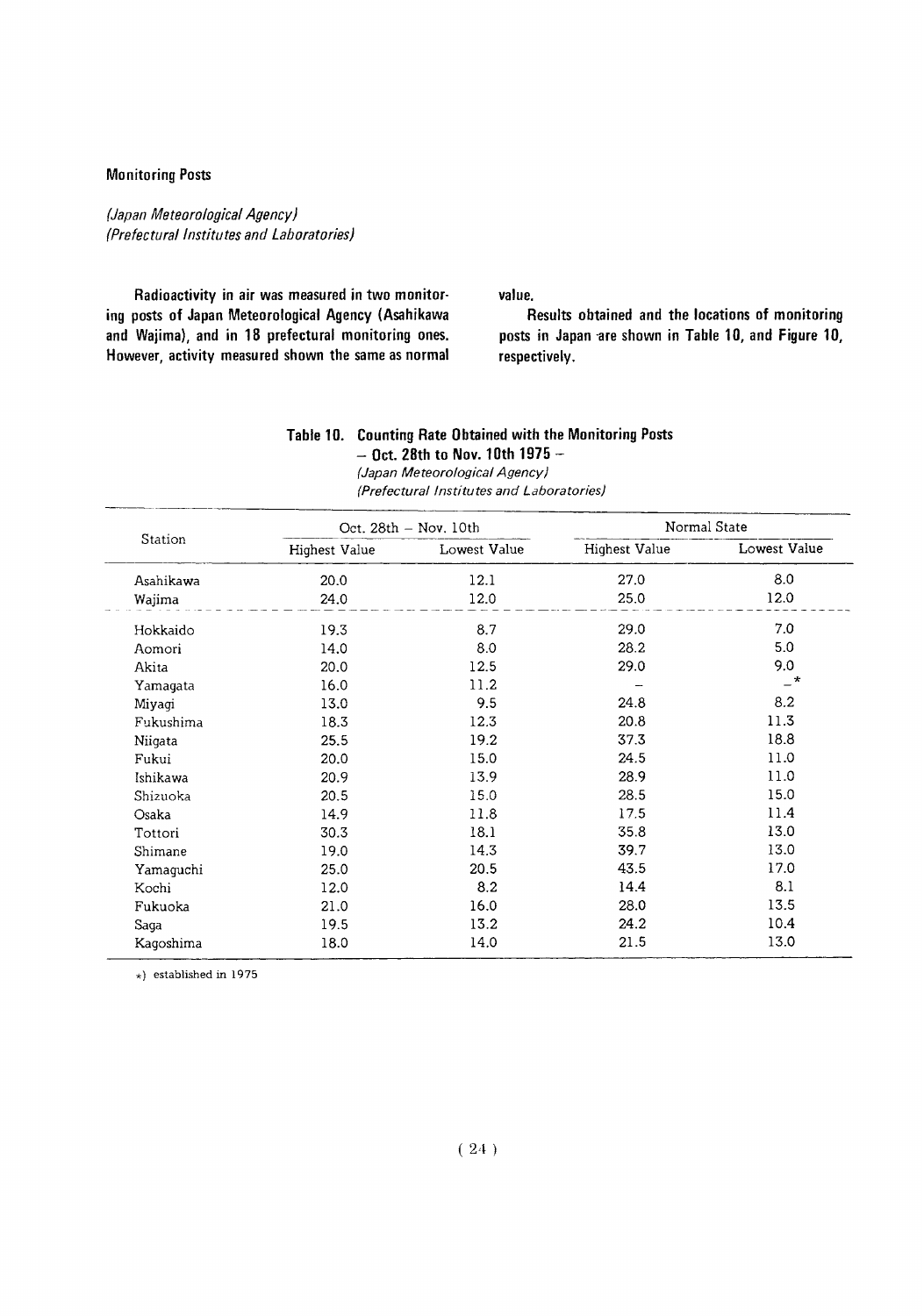